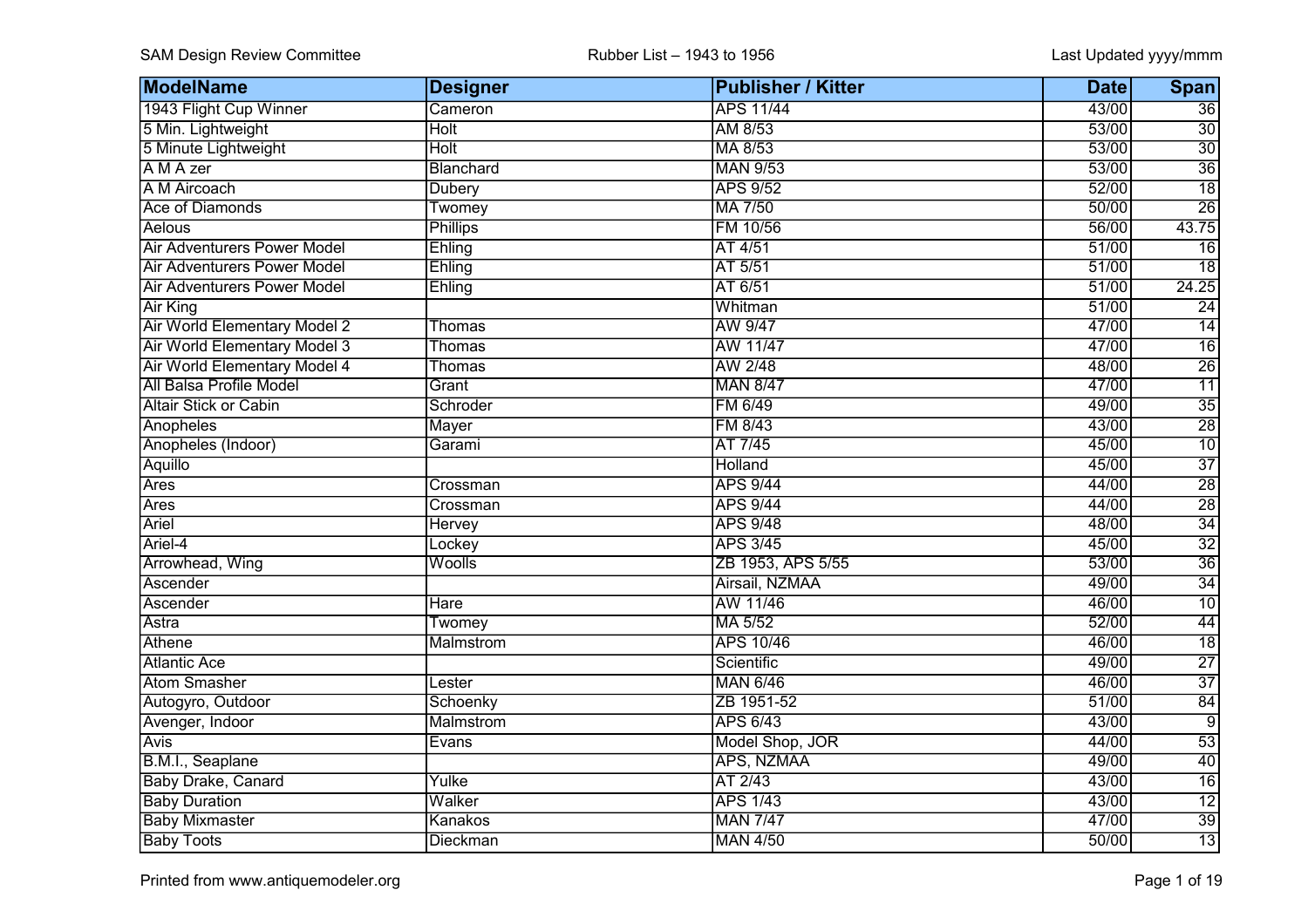| <b>Baby Zephyr</b>             |                 | <b>Western Air</b>           | 47/00 |                 |
|--------------------------------|-----------------|------------------------------|-------|-----------------|
| <b>Baby Zombie, Helicopter</b> | <b>Brockman</b> | <b>APS 9/47</b>              | 47/00 | $\overline{5}$  |
| Bacara, Small Fuselage         |                 | Aero Bras                    | 48/00 | $\overline{34}$ |
| <b>Back Poarch Pusher</b>      | <b>Tyler</b>    | AT 5/48                      | 48/00 | $\overline{11}$ |
| Bambi                          | Tyler           | AT 9/44                      | 44/00 | $\overline{14}$ |
| <b>Bandit</b>                  | McGovern        | FM 10/49                     | 49/00 | $\overline{20}$ |
| <b>Bandit</b>                  | McGovern        | <b>Berkeley</b>              | 52/00 | $\overline{15}$ |
| <b>Bantam</b>                  | Garofalow       | Scientific                   | 44/00 | $\overline{25}$ |
| <b>Battling Boxcar</b>         | <b>Struhl</b>   | AT 9/48                      | 48/00 | $\overline{20}$ |
| Bazooka                        | <b>Marcus</b>   | <b>APS 2/50</b>              | 50/00 | $\overline{29}$ |
| <b>Beautiful Bess</b>          | Wood            | AT AN 1953, BNPS             | 53/00 | $\overline{39}$ |
| <b>Big Bird</b>                | Andrade         | <b>MAN 8/49</b>              | 49/00 | 60              |
| <b>Big Dipper</b>              |                 | <b>Testors</b>               | 52/00 | $\overline{21}$ |
| Bim-Bam                        | Coles           | <b>APS 1/55</b>              | 55/00 | $\overline{32}$ |
| <b>Bipe</b>                    | Garami          | AT 3/48                      | 48/00 | $\overline{24}$ |
| <b>Blue Streak</b>             | Del Gatto       | <b>MAN 12/50</b>             | 50/00 | $\overline{17}$ |
| Boomer                         | Light           | <b>Bill Winter Plan Book</b> | 46/00 | $\overline{13}$ |
| Bostonian, Nos                 | <b>Dolby</b>    | AT 6/53                      | 53/00 | $\overline{41}$ |
| Brigadier Jr.                  |                 | Berkeley                     | 49/00 | $\overline{26}$ |
| <b>Brigand</b>                 | Rutter          | AM 1/53                      | 52/00 | $\overline{32}$ |
| <b>Brommer</b>                 |                 | Holland                      | 45/00 | $\overline{35}$ |
| Cabin 160                      | Salisbury       | <b>MAN 10/49</b>             | 49/00 | 36.88           |
| <b>Cabin Gull Wing</b>         | Vassalo         | <b>MAN 3/47</b>              | 47/00 | $\overline{18}$ |
| Cabin, Class E                 | Lindsay         | ZB 1951-52                   | 51/00 | 55              |
| <b>Cadet Fighter</b>           | Ealy            | FM 12/51                     | 51/00 | $\overline{24}$ |
| Cannellard                     | Cannell         | <b>APS 10/49</b>             | 49/00 | $\overline{20}$ |
| <b>Canny Canard</b>            | Thomas          | AT 3/45                      | 45/00 | 18.63           |
| Chaletma                       | Fuller          | AM 8/55                      | 55/00 | 48              |
| Challenger                     | Russell         | <b>APS 12/43</b>             | 43/00 | $\overline{36}$ |
| Challenger Mk IV               | Buckeridge      | <b>APS 12/45</b>             | 45/00 | $\overline{16}$ |
| Chameleon                      | Garami          | AT 8/45                      | 45/00 | $\overline{13}$ |
| <b>Champ Maker</b>             | <b>Struck</b>   | AT 8/48                      | 48/00 | $\overline{24}$ |
| Channel Wing Canard            | Mayer           | FM 2/49                      | 49/00 | $\overline{16}$ |
| Channellard                    | Cannell         | <b>APS 10/49</b>             | 49/00 | $\overline{20}$ |
| Cherokee                       | Porter          | MA 11/48                     | 48/00 | $\overline{28}$ |
| Chiefton                       | <b>Mueller</b>  | <b>PS 6/47</b>               | 47/00 | $\overline{28}$ |
| Chihuahua                      | <b>Holmes</b>   | AW 2/48                      | 48/00 | $\overline{12}$ |
| Chloe                          | Deudney         | MA 4/48                      | 48/00 | $\overline{31}$ |
| Chopstick                      | Rutter          | MA 12/51                     | 51/00 | $\overline{24}$ |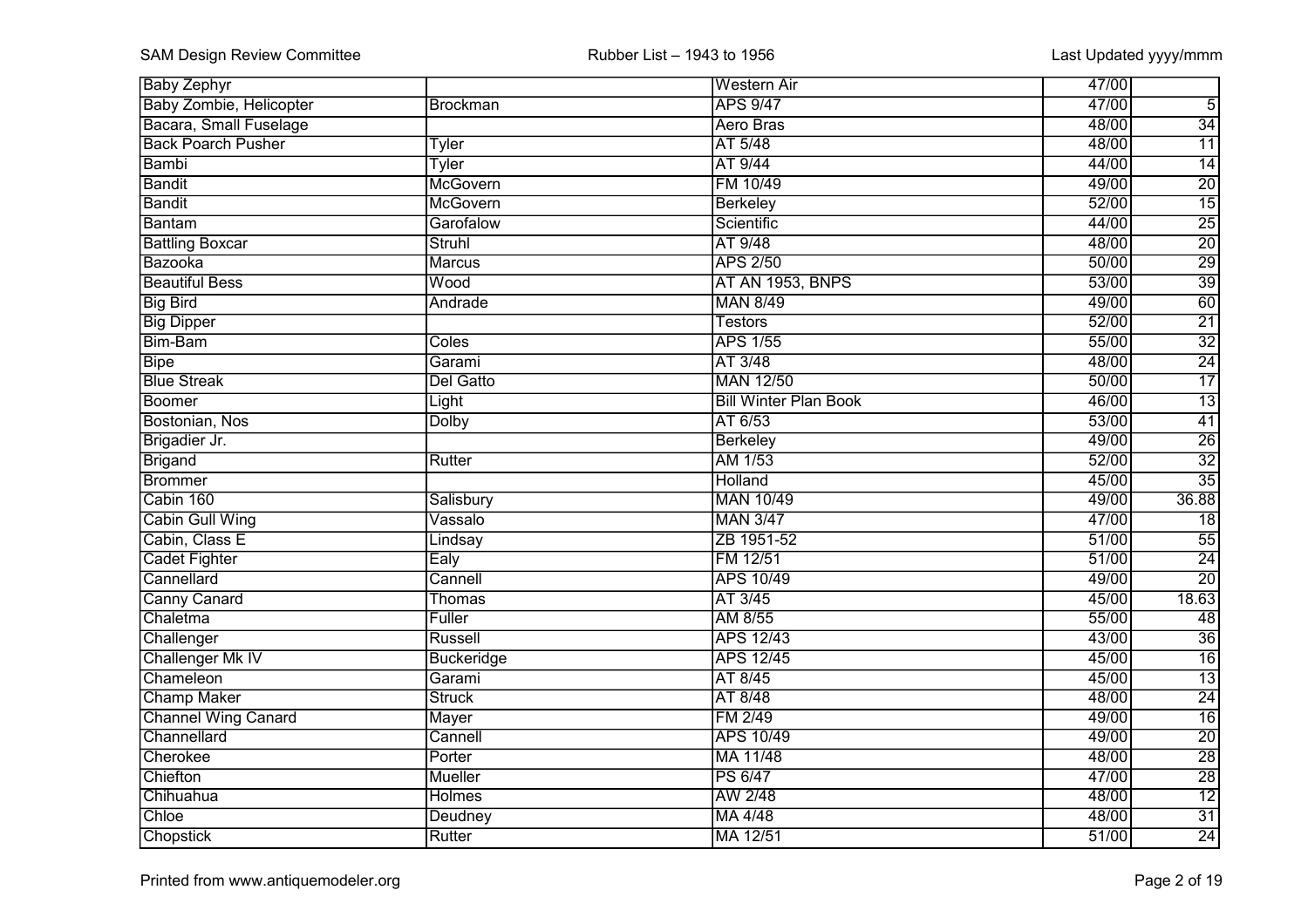| Cirrius Cruiser, C Fuselage | Cole               | AW 11/47              | 41/00 | $\overline{36}$ |
|-----------------------------|--------------------|-----------------------|-------|-----------------|
| Class A, RTP                | Copland            | MA 1/45               | 44/00 |                 |
| Class D Cabin               | Hirleman           | AT 6/49               | 49/00 | 42              |
| Class D Stick               | Lanzo              | AW 2/48               | 48/00 | $\overline{56}$ |
| <b>Class D Stick</b>        | McLafferty         | <b>MAN 12/45</b>      | 45/00 | 40              |
| Climbax                     | Allen              | <b>APS 1/45</b>       | 45/00 | 30              |
| <b>Cloud Buster Bipe</b>    | <b>Bill Cahill</b> | FA 8/43               | 43/00 | $\overline{21}$ |
| <b>Cloud Comber</b>         | Jackson            | <b>APS 11/43</b>      | 43/00 | $\overline{38}$ |
| <b>Cloud Hound</b>          |                    | AT 8/50               | 50/00 | $\overline{34}$ |
| <b>Cloud Tramp</b>          | Grant              | <b>MAN 8/54</b>       | 54/00 | $\overline{22}$ |
| Cobra                       |                    | Megow                 | 48/00 |                 |
| Co-Ette                     | Holmes             | AT 4/48               | 48/00 | $\overline{24}$ |
| Collector                   | <b>Buxton</b>      | MA 6/47               | 47/00 | $\overline{28}$ |
| Colossus II                 | Casano             | AT 9/47               | 47/00 | 33.5            |
| Commando                    | Garami             | <b>AT AN 1943</b>     | 43/00 | $\overline{19}$ |
| Competitor                  |                    | <b>Keil Kraft</b>     | 46/00 | $\overline{32}$ |
| Contender                   |                    | Del Aero Research Lab | 48/00 | $\overline{32}$ |
| Contender                   | Barrister          | <b>FM 6/47</b>        | 47/00 | $\overline{36}$ |
| Contestor                   |                    | <b>Keil Kraft</b>     | 49/00 | $\overline{45}$ |
| Cookie                      |                    | P & C                 | 49/00 | $\overline{24}$ |
| Coupe de Hiver, Eros        | Jossien            | ZB 1951-52            | 51/00 | $\overline{31}$ |
| <b>Cumulus Cruiser</b>      | Coles              | FM 2/49               | 49/00 | $\overline{46}$ |
| <b>Curios Cruiser</b>       | Cole               | AW 11/47              | 47/00 | $\overline{33}$ |
| Cut-Up                      | Alexander          | FM 3/56               | 56/00 | $\overline{20}$ |
| Cygnet, biplane             |                    | <b>NZMAA</b>          | 45/00 | $\overline{28}$ |
| Deacon                      | <b>Del Gatto</b>   | MC 3/47               | 47/00 | $\overline{34}$ |
| Delux Jr.                   | Ealy               | <b>MAN 2/48</b>       | 48/00 | $\overline{22}$ |
| <b>Diamond Back</b>         | Anderson           | <b>MAN 8/55</b>       | 55/00 | 24              |
| <b>Diamond Slim</b>         | Strader            | FM 9/56               | 56/00 | $\overline{24}$ |
| <b>Dizzy</b>                | Ward               | <b>APS 12/46</b>      | 46/00 | $\overline{18}$ |
| Dorland                     |                    | APS, NZMAA            | 46/00 | $\overline{35}$ |
| Double Feature(Gas Convert) | Del Gatto          | <b>MAN 4/53</b>       | 53/00 | $\overline{32}$ |
| Dragon                      | McGovern           | Berkeley              | 52/00 | $\overline{14}$ |
| Dragonfly                   | Powell             | <b>MAN 8/46</b>       | 46/00 | $\overline{31}$ |
| Dragonfly, Biplane          | Woolls             | MA 3/51               | 51/00 | $\overline{38}$ |
| Dragonfly, Ornithopter      | White              | <b>APS 10/54</b>      | 54/00 | $\overline{37}$ |
| <b>Dryad</b>                | White              | <b>APS 2/46</b>       | 45/00 | $\overline{39}$ |
| <b>Duplex</b>               | Ehling             | <b>MAN 11/45</b>      | 45/00 |                 |
| Duplex                      | Thomas             | AT 1/45               | 45/00 | $\overline{18}$ |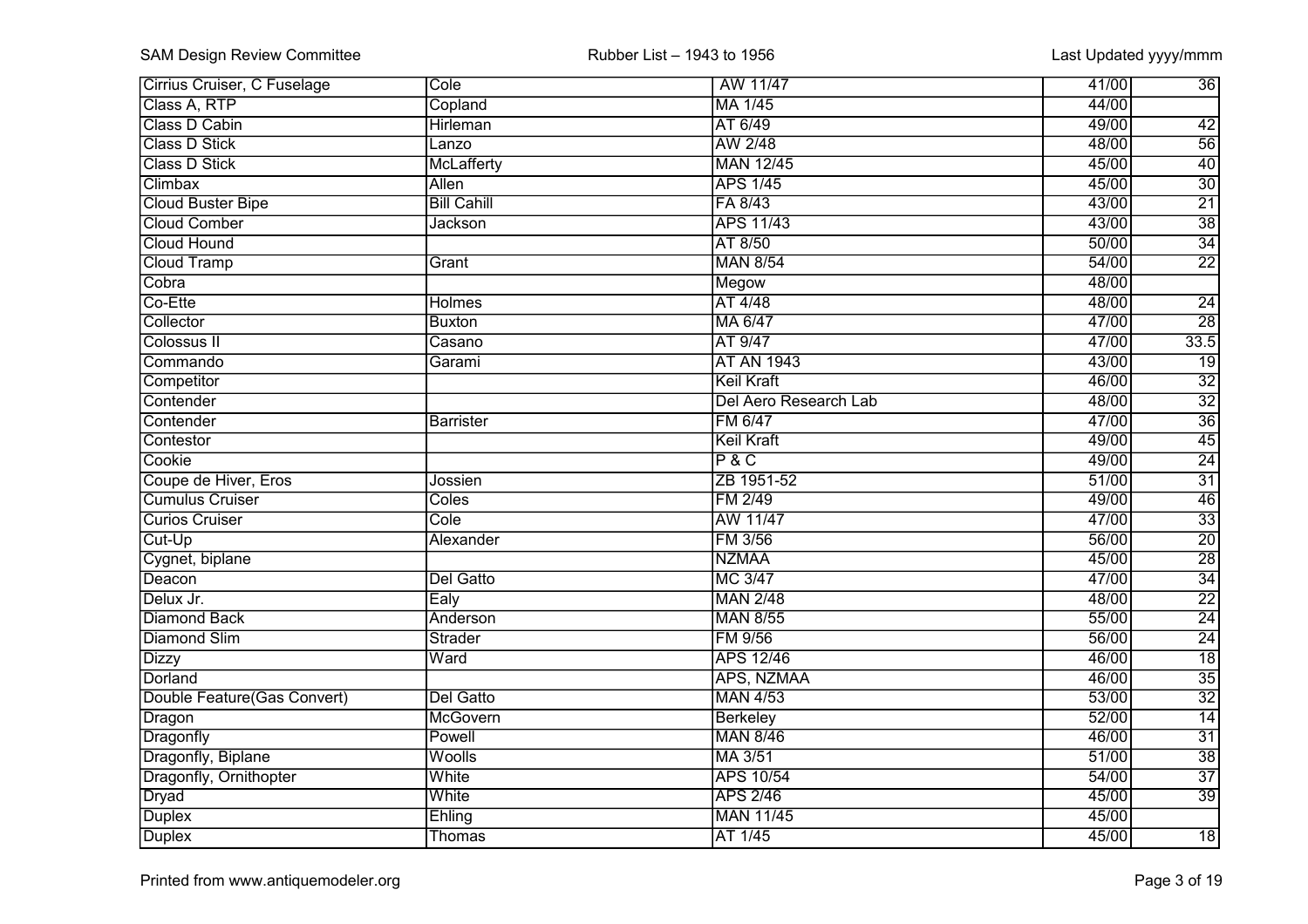| <b>Duration Helicopter</b>         | Warring          | AM 7/53                      | 53/00 | $\overline{22}$ |
|------------------------------------|------------------|------------------------------|-------|-----------------|
| Eaglet                             |                  | <b>Keil Kraft</b>            | 47/00 | $\overline{24}$ |
| Edina                              | Wardell          | <b>APS 2/45</b>              | 44/00 | $\overline{28}$ |
| El Dobo, Nos                       | Everett          | AT 12/50                     | 50/00 |                 |
| El Gismo                           | Everett          | <b>MAN 12/50</b>             | 50/00 | 45.5            |
| Elmer Mk Vi b                      | Ebbrell          | <b>APS 10/46</b>             | 46/00 | $\overline{20}$ |
| Endurer                            | Bucalo           | FA 4/43                      | 43/00 | 52              |
| Estrellita                         | Woolls           | <b>APS 1/56</b>              | 55/00 | $\overline{30}$ |
| Eugene III                         | Lidgard          | JOR, BH                      | 49/00 | 45              |
| Eustace                            | Vicary           | AM 3/53                      | 51/00 | 44              |
| Falcon                             |                  | <b>JASCO</b>                 | 51/00 | $\overline{25}$ |
| Falcon                             | Garami           | AT 2/43                      | 43/00 | $\overline{18}$ |
| <b>Fast Climber</b>                | Bienenstein      | AT 10/51                     | 51/00 |                 |
| Feather                            | Ealy             | <b>MAN 10/53</b>             | 53/00 | $\overline{25}$ |
| Featherette                        | Greene           | California Model Co.-INDOOR  | 48/00 | $\overline{18}$ |
| Featherfly                         | <b>Malmstrom</b> | <b>APS 12/56</b>             | 56/00 | $\overline{10}$ |
| <b>Fighter Fly</b>                 | Gillespie        | <b>FM 4/54</b>               | 54/00 | $\overline{21}$ |
| Filibuster                         | Buxton           | APS 3-4/47                   | 43/00 | $\overline{30}$ |
| Fixtail                            | <b>McGovern</b>  | FM 6/51                      | 51/00 | $\overline{22}$ |
| Flamingo                           | Furse            | <b>APS 11/45</b>             | 45/00 | $\overline{36}$ |
| Flamingo                           | McCullough       | AT 7/48                      | 48/00 | $\overline{60}$ |
| <b>Flap Happy</b>                  | Schoenky         | <b>APS 10/49</b>             | 49/00 | $\overline{41}$ |
| Flapper                            | <b>Horak</b>     | <b>MAN 7/45</b>              | 45/00 | $\overline{38}$ |
| Flapper                            | Lidgard          | <b>Bill Winter Plan Book</b> | 47/00 | $\overline{20}$ |
| Flapperoo                          | <b>Tyler</b>     | <b>MAN 10/43</b>             | 43/00 | $\overline{20}$ |
| Flash                              |                  | <b>Testors</b>               | 54/00 | $\overline{16}$ |
| <b>Flight Cup Model</b>            | Hardman          | <b>APS 6/45</b>              | 45/00 | $\overline{37}$ |
| Flight Cup Winner 44               | Young            | MA 4/45                      | 45/00 | 28              |
| Flip Flop                          | Warring          | <b>APS2/52</b>               | 52/00 | $\overline{36}$ |
| Floater, Polyhedral                | Zaic             | <b>JASCO</b>                 | 47/00 | $\overline{72}$ |
| <b>Fly Baby</b>                    |                  | <b>NZMAA</b>                 | 49/00 | $\overline{25}$ |
| <b>Flyette</b>                     | <b>Adler</b>     | Air Trails 3/48-INDOOR       | 48/00 | $\overline{10}$ |
| <b>Flying Aces Airhopper</b>       | Abbott           | FA 1/43                      | 43/00 | $\overline{15}$ |
| <b>Flying Boat</b>                 | Rainer           | MA 2/48                      | 47/00 | $\overline{30}$ |
| <b>Flying Elevator, Pusher</b>     | <b>Bucalo</b>    | ACAG 4/44                    | 44/00 | $\overline{20}$ |
| <b>Flying Flywheel, Helicopter</b> | Foshag           | <b>APS 8/48</b>              | 48/00 |                 |
| <b>Flying Fool</b>                 | <b>Adams</b>     | AW 11/46                     | 46/00 | $\overline{16}$ |
| <b>Flying Fool</b>                 | Stockbridge      | FM 6/47                      | 47/00 | $\overline{16}$ |
| <b>Flying Mantis</b>               | Kania            | Megow                        | 45/00 | $\overline{32}$ |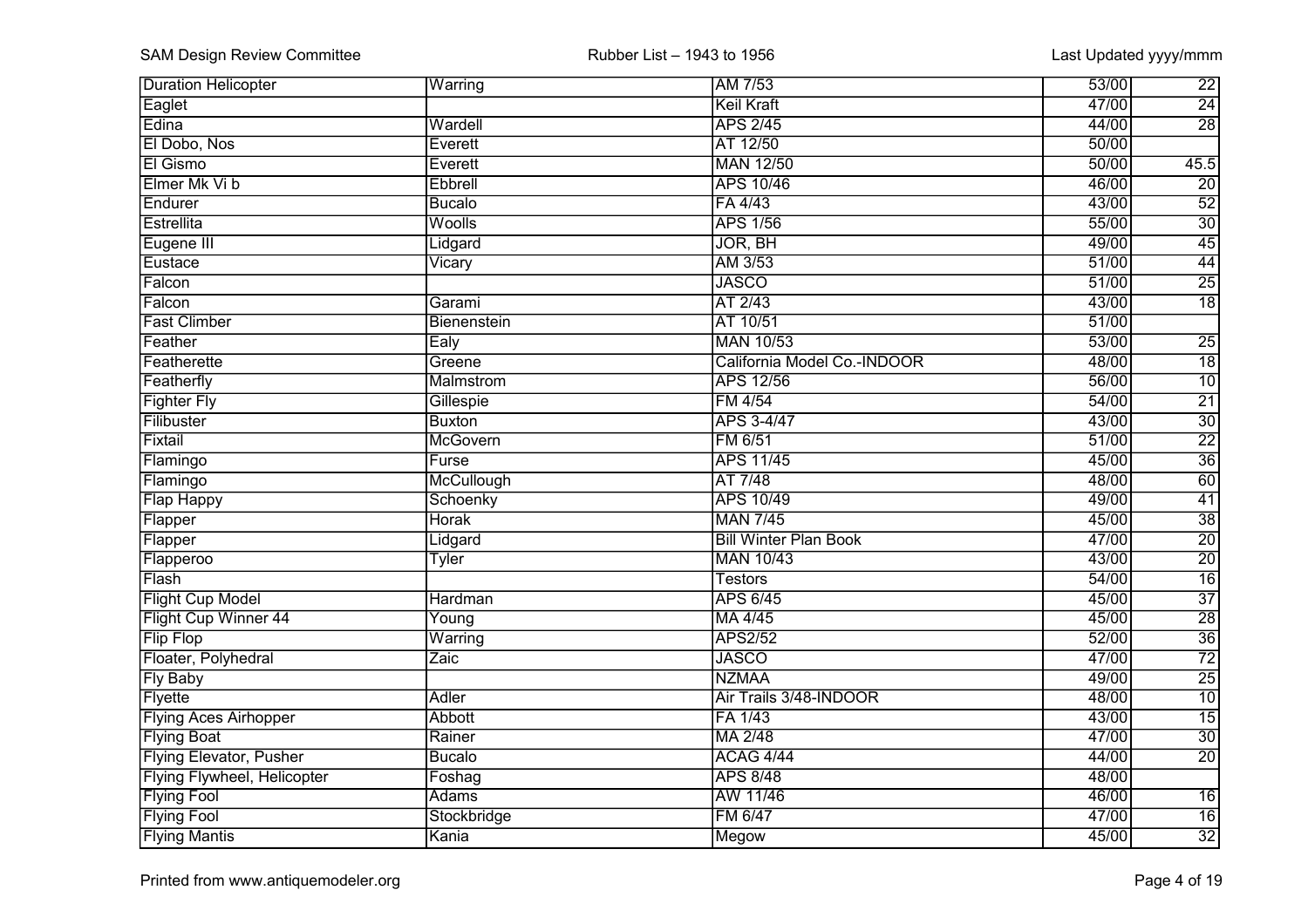| <b>Flying Wing</b>                   |                   | Megow              | $\overline{31}$<br>45/00 |
|--------------------------------------|-------------------|--------------------|--------------------------|
| <b>FM Flapper</b>                    | Del Gatto         | FM 10/55           | $\overline{18}$<br>55/00 |
| <b>FM Racer</b>                      | Vassalo           | FM 8/54            | 54/00<br>$\overline{14}$ |
| <b>For Beginners</b>                 | Grant             | <b>MAN 7/47</b>    | 47/00<br>$\overline{18}$ |
| <b>Free-Lance Duration Helicop'r</b> | Warring           | <b>APS 11/47</b>   | 47/00<br>$\overline{34}$ |
| Fuselage                             | Laszlo            | ZB 1951-52         | 49/00<br>46              |
| Fuselage                             | Naszonov          | ZB 1951-52         | 49<br>49/00              |
| Fuselage                             | Szobolhjeu        | ZB 1951-52         | 42<br>51/00              |
| Fuselage, Unlimited, Nos             | Heeb              | ZB 1953            | 58<br>52/00              |
| G Whiz                               | <b>Bucalo</b>     | FA 7/43            | $\overline{14}$<br>43/00 |
| <b>Gamage Cup Winner</b>             | Parham            | MA 8/47            | $\overline{32}$<br>47/00 |
| Garami Bipe                          | Garami            | AT 3/48            | $\overline{28}$<br>48/00 |
| Gee Bee                              | Yeabsley          | MA 7/51            | $\overline{41}$<br>51/00 |
| Giro                                 | Garami            | AT 2/46            | $\overline{26}$<br>46/00 |
| Gnat                                 |                   | AT 11/49           | $\overline{12}$<br>49/00 |
| Goblin                               | Evans             | <b>APS 1/46</b>    | $\overline{22}$<br>45/00 |
| Goosey Gander                        | Grant             | <b>MAN 7/49</b>    | $\overline{22}$<br>49/00 |
| <b>Grant ROG</b>                     | Grant             | <b>MAN 5/52</b>    | $\overline{12}$<br>52/00 |
| Gremlin                              | Cole              | <b>APS 11/45</b>   | $\overline{13}$<br>45/00 |
| Gremlin                              | Cole              | <b>APS 11/45</b>   | $\overline{14}$<br>45/00 |
| Gull                                 | Gyford            | <b>APS 8/43</b>    | $\overline{52}$<br>43/00 |
| <b>Gull Wing Stick</b>               | Kukuvich          | FA 2/43            | $\overline{47}$<br>43/00 |
| Gulliver                             | Heald             | <b>MAN 11/44</b>   | $\overline{18}$<br>44/00 |
| <b>Gutteridge Trophy Winner</b>      | Copland           | MA 1/46            | 47<br>45/00              |
| Hardwood Flyer                       | Johnson           | <b>MAN 12/43</b>   | $\overline{38}$<br>43/00 |
| <b>Hawk</b>                          | Zaic              | Jasco              | $\overline{25}$<br>51/00 |
| Helicopter                           | Musgrove          | <b>APS 2/49</b>    | $\overline{12}$<br>49/00 |
| Helicopter, Eggbeater II             | Schoenky          | ZB 1951-52         | $\overline{36}$<br>51/00 |
| <b>Hep Cat</b>                       | <b>Barker</b>     | <b>APS 1/46</b>    | $\overline{30}$<br>46/00 |
| <b>Hermes</b>                        | Wright            | MA 2/45            | $\overline{34}$<br>44/00 |
| <b>High Climber</b>                  | Nishanian         | AT 1/48            | $\overline{22}$<br>48/00 |
| <b>High Performance Sportster</b>    | Johnson           | <b>MAN 8/48</b>    | $\overline{21}$<br>48/00 |
| <b>HI-Lo</b>                         | Wherry            | <b>MAN 9/48</b>    | $\overline{15}$<br>48/00 |
| Hoppicopter, Helicopter              | <b>Boreham</b>    | <b>APS 11/55</b>   | 55/00<br>$\overline{18}$ |
| <b>Hoppity Mk II</b>                 | <b>Buckeridge</b> | <b>APS 12/44</b>   | $\overline{30}$<br>44/00 |
| Hopticlopter                         |                   | <b>Western Air</b> | 47/00                    |
| <b>Hornet</b>                        | Garofalow         | Scientific         | 44/00<br>$\overline{25}$ |
| Hoverbug (Helicopter)                | Clough            | <b>MAN 9/47</b>    | $\overline{20}$<br>47/00 |
| Hurry Up 150                         | Zaic              | FA 8/50, Aerodyne  | $\overline{36}$<br>50/00 |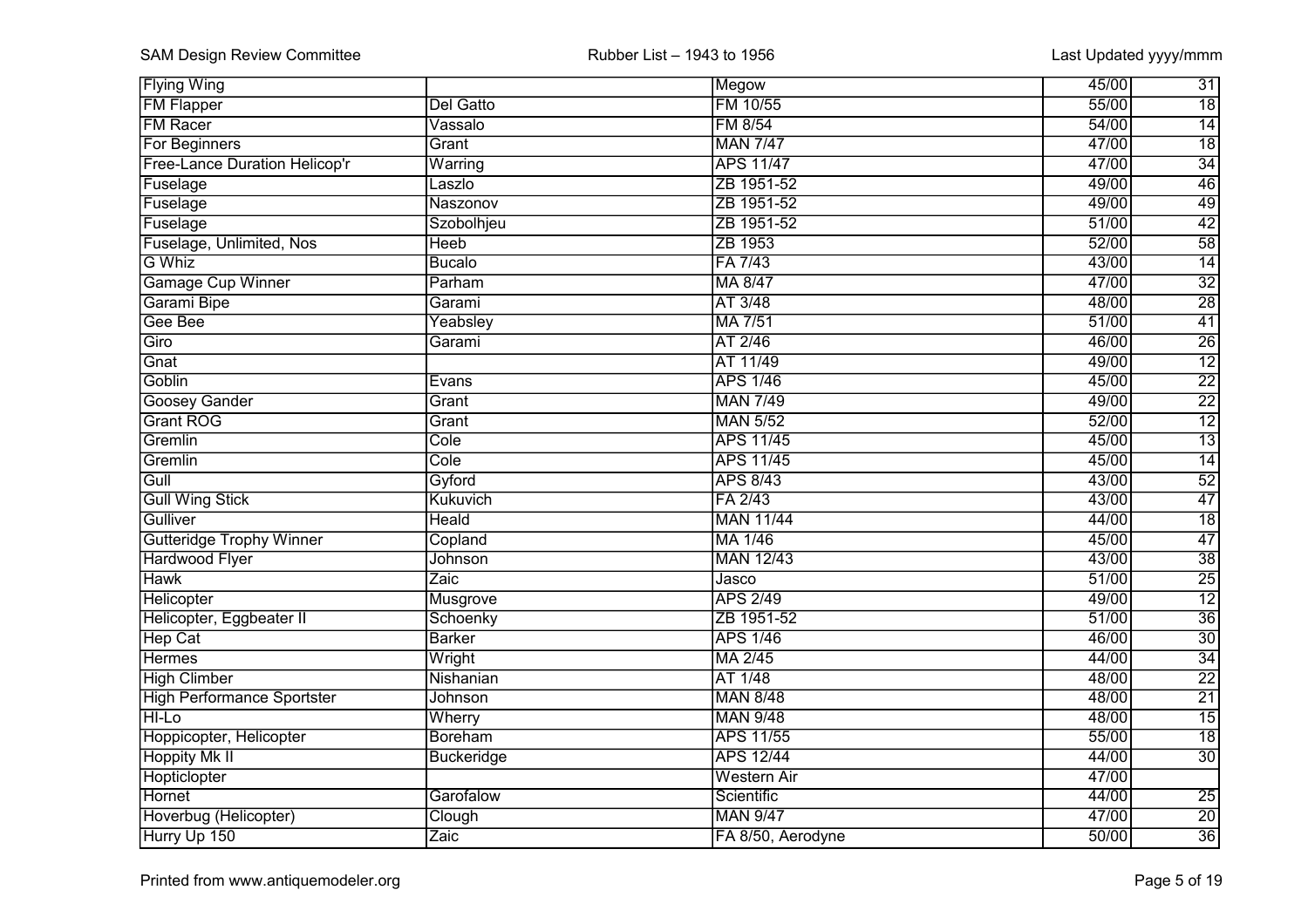| Hurry-Up 210                     | Zaic                  | ZB 1951-52       | 51/00<br>$\overline{43}$ |
|----------------------------------|-----------------------|------------------|--------------------------|
| <b>Hydro</b>                     | <b>Matyas</b>         | ZB 1951-52       | 41<br>51/00              |
| Hydro, Nos                       | Erno                  | ZB 1951-52       | $\overline{38}$<br>51/00 |
| Hydro, Nos                       | Zaharov               | ZB 1951-52       | 51<br>51/00              |
| <b>Idea Tester</b>               | Lidgard               | AT 6/43          | $\overline{15}$<br>43/00 |
| <b>Indoor Autogiro</b>           | <b>Brown</b>          | AT 4/44          | $\overline{12}$<br>44/00 |
| <b>Indoor Helicopter</b>         | Warring               | AM 7/53          | $\overline{5}$<br>53/00  |
| <b>Indoor Pusher</b>             | <b>Dallaire</b>       | FA 9/43          | $\overline{16}$<br>43/00 |
| <b>Inez Jane</b>                 | Lester                | <b>MAN 2/46</b>  | 32<br>46/00              |
| <b>Itsy Bitsy</b>                | Schroder              | FM 6/49          | $\overline{10}$<br>49/00 |
| Jackdaw                          | Rutter                | MA 10/52         | $\overline{24}$<br>52/00 |
| Japanese Model                   | Japanese Instructions | <b>MAN 2/46</b>  | $\overline{22}$<br>46/00 |
| Jerry                            | Dubrey                | AM 12/53         | $\overline{13}$<br>53/00 |
| Jester                           |                       | Dorne            | $\overline{8}$<br>47/00  |
| Joey                             | Elliott               | <b>APS 5/45</b>  | $\overline{8}$<br>45/00  |
| <b>Joy Stick</b>                 | McGovern              | FM 6/51          | $\overline{14}$<br>51/00 |
| Judy                             | <b>McCaw</b>          | <b>APS 8/44</b>  | $\overline{38}$<br>44/00 |
| <b>Jumping Jive</b>              | Browne                | <b>APS 11/43</b> | $\overline{30}$<br>43/00 |
| <b>Junior</b>                    | Zaic                  | <b>JASCO</b>     | $\overline{30}$<br>48/00 |
| <b>Junior Miss</b>               | Smeed                 | <b>APS 10/51</b> | $\overline{20}$<br>51/00 |
| K-20 Roofvogel                   | de Kat                | Holland          | $\overline{38}$<br>46/00 |
| Kaydet                           |                       | Modelcraft       | $\overline{18}$<br>45/00 |
| Kestrel                          | Malmstrom             | <b>APS 8/44</b>  | $\overline{21}$<br>44/00 |
| Kid                              | Zaic                  | <b>JASCO</b>     | $\overline{20}$<br>47/00 |
| <b>King Harry</b>                | Edgerton              | <b>APS 8/45</b>  | $\overline{24}$<br>45/00 |
| King O' Diamonds, Canard         | Mather                | FM 4/48          | $\overline{37}$<br>48/00 |
| Kitten                           | <b>Hildebrand</b>     | <b>MAN 3/44</b>  | $\overline{28}$<br>44/00 |
| LD2W3                            | Walker                | <b>APS 9/43</b>  | $\overline{20}$<br>43/00 |
| L.N.16                           | luciano               |                  | $\overline{31}$<br>46/00 |
| La Paloma                        | Woolls                | <b>APS 10/56</b> | 30<br>56/00              |
| Ladybird, Bi-Plane               | Pridmore              | <b>APS 4/48</b>  | $\overline{34}$<br>48/00 |
| Lazy Joe Sportster               | Struhl                | FM 12/50         | $\overline{20}$<br>50/00 |
| LD <sub>2W3</sub>                | Walker                | <b>APS 9/43</b>  | $\overline{22}$<br>43/00 |
| Le Vega, Helicopter              | Watteyne              | <b>APS 11/47</b> | $\overline{25}$<br>47/00 |
| Leprechaun                       | McGovern              | FM 10/51         | $\overline{26}$<br>51/00 |
| $\overline{LG1}$                 | Elgey                 | <b>APS 6/45</b>  | $\overline{36}$<br>45/00 |
| <b>Light Duration Mk II</b>      | Farthing              | <b>APS 9/46</b>  | $\overline{34}$<br>46/00 |
| <b>Lightning Bug-Paper Mache</b> | <b>Hering</b>         | AT 11/44         | $\overline{15}$<br>44/00 |
| Lightweight                      | Warring               | <b>APS 7/48</b>  | $\overline{36}$<br>46/00 |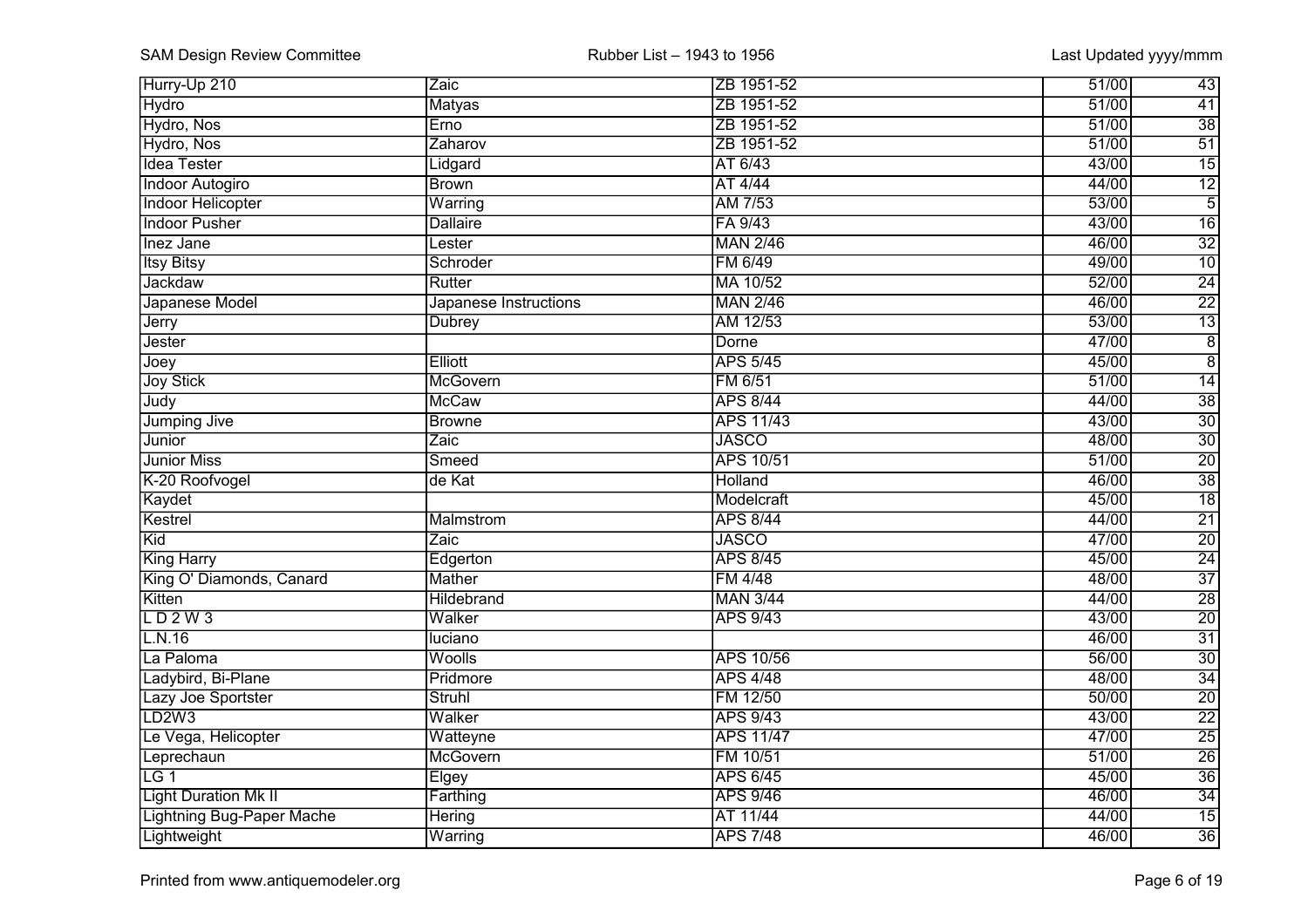| <b>Lightweight Duration</b> | Buckeridge     | MA 11/46         | 34<br>46/00              |
|-----------------------------|----------------|------------------|--------------------------|
| <b>Lightweight Duration</b> | Farthing       | <b>APS 12/45</b> | $\overline{40}$<br>45/00 |
| <b>Lightweight Rubber</b>   | Farthing       | MA 8/45          | $\overline{30}$<br>45/00 |
| Lil' Cloud Sniffer          | Lidgard        | AT 2/47          | 21<br>47/00              |
| Lil' Critter, INDOOR        | Ehrlich-Froom  | <b>MAN 6/50</b>  | $\overline{15}$<br>50/00 |
| Lil' Gup, Nos               | Krecek         | ZB 1951-52       | $\overline{31}$<br>51/00 |
| Lil' Whisper                | Lidgard        | <b>FM 2/48</b>   | $\overline{15}$<br>48/00 |
| <b>Limited Lou</b>          | Roth           | AT 6/54          | $\overline{36}$<br>54/00 |
| <b>Little Dipper</b>        |                | <b>Testors</b>   | $\overline{15}$<br>52/00 |
| <b>Little Mike</b>          | Lidgard, Patsy | <b>FM 4/48</b>   | $\overline{14}$<br>48/00 |
| <b>Little Sir Echo</b>      | Allen          | MA 9/54          | $\overline{15}$<br>54/00 |
| <b>Luxury Liner</b>         | Grant          | AT 10/45         | 19<br>45/00              |
| <b>Magnum Opus</b>          | <b>Miller</b>  | <b>MAN 7/44</b>  | $\overline{45}$<br>44/00 |
| Major                       | Garofalow      | Scientific       | $\overline{25}$<br>44/00 |
| Margriet                    |                | Holland          | $\overline{28}$<br>45/00 |
| Mascot                      | <b>Slays</b>   | MA 5/47          | $\overline{31}$<br>47/00 |
| Masterplane                 | Copland        | <b>NZMAA</b>     | $\overline{44}$<br>46/00 |
| <b>ME Contest Machine</b>   | <b>Allen</b>   | MA 5/46          | $\overline{36}$<br>46/00 |
| Merbaby                     | Smeed          | <b>APS 10/55</b> | $\overline{20}$<br>55/00 |
| Merlin Mk I                 | Malmstrom      | <b>APS 2/45</b>  | $\overline{20}$<br>45/00 |
| Merlu                       | Sadorin        | <b>APS 12/49</b> | $\overline{44}$<br>49/00 |
| Meteor                      | Farthing       | <b>APS 1/43</b>  | $\overline{9}$<br>43/00  |
| Meteor, stick & Wake        | <b>Mate</b>    |                  | 49/00                    |
| Microfilm Model             | Ealy           | FM 10/50         | 50/00<br>15              |
| Middy                       | Evans          | <b>APS 5/45</b>  | $\overline{18}$<br>45/00 |
| Midgie                      | Schroder       | FM 2/49          | $\overline{19}$<br>49/00 |
| <b>Mighty Mite</b>          | Del Gatto      | FM 8/51          | 17<br>51/00              |
| Minicoupe                   | Dubery         | MA 7/50          | $\overline{12}$<br>50/00 |
| <b>Miss Bobby Socks</b>     | Wennerstrom    | <b>MAN 4/46</b>  | $\overline{35}$<br>46/00 |
| Miss Fortune III            | Moss           | AT 11/46         | 44<br>46/00              |
| <b>Miss Simplicity</b>      | Gordon         | FM 6/48          | $\overline{16}$<br>48/00 |
| Mistral                     | Ede            | <b>APS 10/44</b> | $\overline{38}$<br>44/00 |
| Model Airplane Course - II  |                | Cleveland        | $\overline{18}$<br>45/00 |
| Monarch                     |                | Modelair, NZMAA  | $\overline{28}$<br>46/00 |
| Mono Bipe                   | Schoenfeld     | AT 6/45          | $\overline{46}$<br>45/00 |
| Mono Sportster              | <b>Struhl</b>  | FM 8/49          | $\overline{20}$<br>49/00 |
| Monopro                     | Hall           | FA 8/43          | $\overline{15}$<br>43/00 |
| Mosquito                    | Renaud         | <b>MAN 1/54</b>  | $\overline{13}$<br>54/00 |
| Mr. Hyde                    | Gasson         | <b>APS 7/54</b>  | $\overline{46}$<br>54/00 |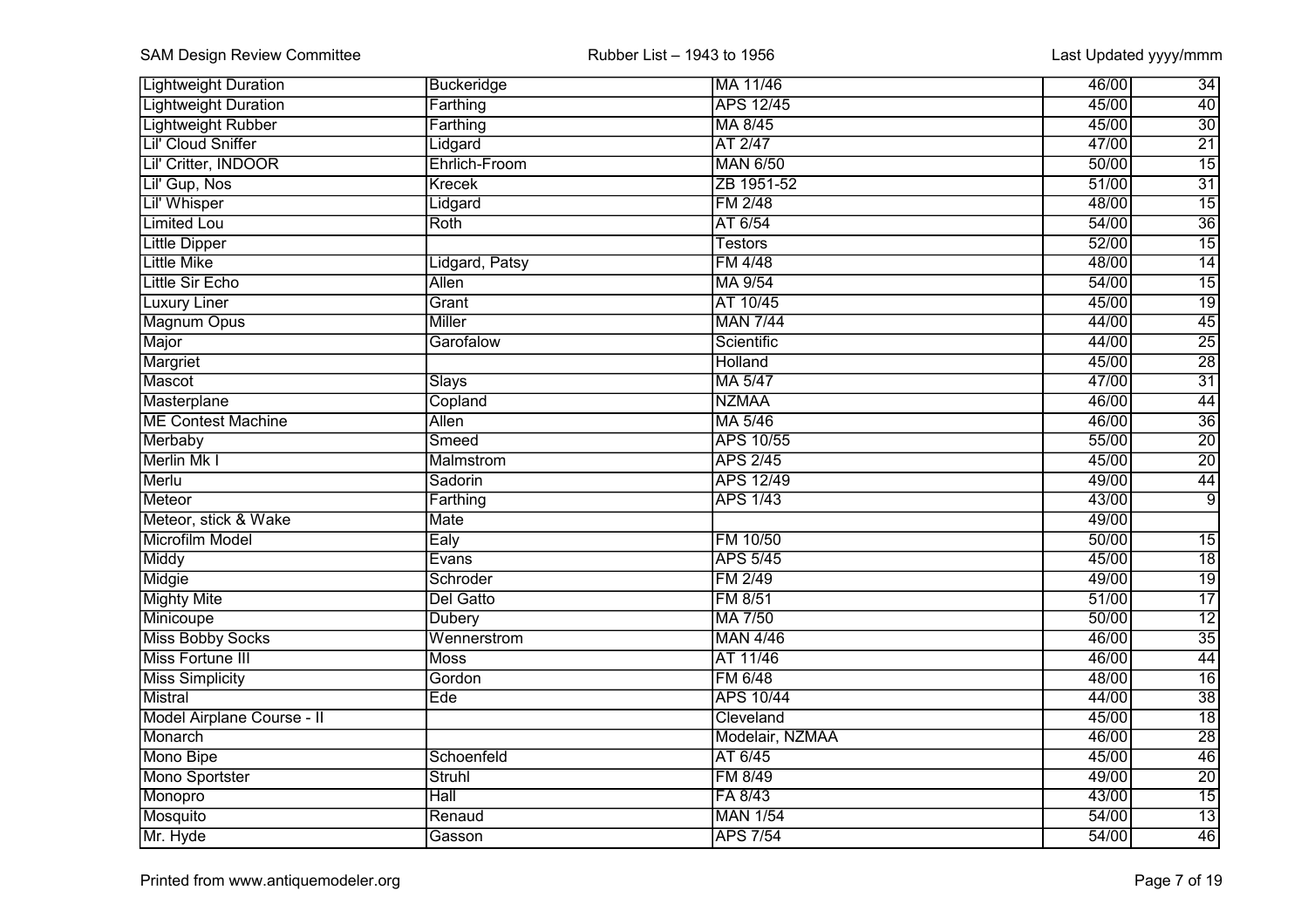| <b>Mulvihill Winner</b>     | <b>Hatschek</b>     | <b>MAN 1/58</b>                        | 56/00 | 47              |
|-----------------------------|---------------------|----------------------------------------|-------|-----------------|
| Mulvihill, Apex             | D'Allesandro        | <b>MAN 19/50, JOR, BH</b>              | 50/00 | $\overline{41}$ |
| Mulvihill, Avenger          | <b>Bienensteins</b> | <b>BH</b>                              | 56/00 |                 |
| Mulvihill, Challenger       | Bienenstein         | AT 7/50, AT AN 1952, JOR, BH           | 50/00 | 54              |
| Mulvihill, Class E, Stick   | Lindsay             | ZB 1951-52, JOR, BH                    | 51/00 | $\overline{55}$ |
| Mulvihill, OSOLong          | Cole                | AT 3/52                                | 52/00 | 47              |
| Mulvihill, Pogo Stick       | Dunham              | <b>MAN 7/51, JOR, BH</b>               | 51/00 | 48              |
| Mulvihill, Wilbur           | Visser              | ZB 1953, JOR, BH                       | 53/00 | $\overline{35}$ |
| Nationals Cabin 1949 Winner | Dunham              | <b>Tulsa Glue Dobbers</b>              | 49/00 | 44              |
| New A M Cabin Duration      | Dean                | <b>APS 12/52</b>                       | 52/00 | $\overline{20}$ |
| Nightmare                   | Casano              | AT 10/49, BNPS                         | 49/00 | 32.5            |
| Nimbus I                    | Schroder            | AT 2/48                                | 48/00 | $\overline{33}$ |
| Nine-In-One/Makes 9 Planes  | Grant               | AT 5/46                                | 46/00 |                 |
| NRG, Stick                  | <b>Bob Hanford</b>  | Bob Hanford, The Elder, Tulsa, OK      | 47/00 | $\overline{44}$ |
| Oil E Bird                  | Grant               | <b>MAN 1/47</b>                        | 47/00 | $\overline{18}$ |
| Old Dependable              | Vassalo             | <b>MAN 12/49</b>                       | 49/00 | $\overline{24}$ |
| Olympic                     |                     | Scientific                             | 46/00 | $\overline{42}$ |
| <b>Optimist III</b>         | Townsend            | <b>APS 2/44</b>                        | 44/00 | 44              |
| <b>Orion</b>                |                     | <b>Keil Kraft</b>                      | 46/00 | $\overline{28}$ |
| Ornithopter, Outdoor        | Schoenky            | ZB 1951-52                             | 51/00 | $\overline{30}$ |
| Out-Climber, Nos            | Ehling              | <b>MAN 12/48</b>                       | 48/00 | $\overline{48}$ |
| Outdoor Fuselage            | <b>MAN Staff</b>    | <b>MAN 10/47</b>                       | 47/00 | $\overline{16}$ |
| Parasol-All Balsa           | Grant               | <b>MAN 1/47</b>                        | 47/00 | $\overline{22}$ |
| Parlor Fly                  | Silberburg          | <b>MAN 9/56</b>                        | 56/00 | $\overline{13}$ |
| <b>Parlor Midget</b>        | Thomas              | AT 1/50                                | 50/00 | 10              |
| Payloader                   | McGovern            | Berkeley, AMA                          | 52/00 | $\overline{18}$ |
| Pee Wee R0W                 |                     | Supreme                                | 44/00 | $\overline{14}$ |
| Pegasus, Canard             | <b>Harrison</b>     | <b>APS 11/50</b>                       | 50/00 | 34              |
| Penaud's Planophore         | Del Gatto           | <b>MAN 5/55</b>                        | 55/00 | $\overline{18}$ |
| <b>PEP-ER</b>               | Wilson              | <b>Wilport Models</b>                  | 46/00 |                 |
| Perky, Cabin or Stick       | Old-Timer           | AT 10/52                               | 52/00 | 34              |
| Perseus IIIa                | Elliott             | <b>APS 9/47</b>                        | 47/00 | $\overline{34}$ |
| Peter                       | <b>Bentley</b>      | <b>APS 12/43</b>                       | 43/00 | $\overline{20}$ |
| Phoebus                     | Ashley              | <b>APS 2/45</b>                        | 44/00 | $\overline{36}$ |
| <b>Phony Tony</b>           | <b>Brown</b>        | <b>APS 5/47</b>                        | 47/00 | $\overline{31}$ |
| Pinocchio                   | <b>Barrack</b>      | <b>Model Aviation Annual (English)</b> | 50/00 | $\overline{28}$ |
| Pipistrelle, Tailless       | Woolls              | <b>APS</b>                             | 52/00 | $\overline{34}$ |
| Pirate                      |                     | Monogram, KC                           | 47/00 | $\overline{31}$ |
| Pixie                       | Schroder            | FM 12/48                               | 48/00 | $\overline{20}$ |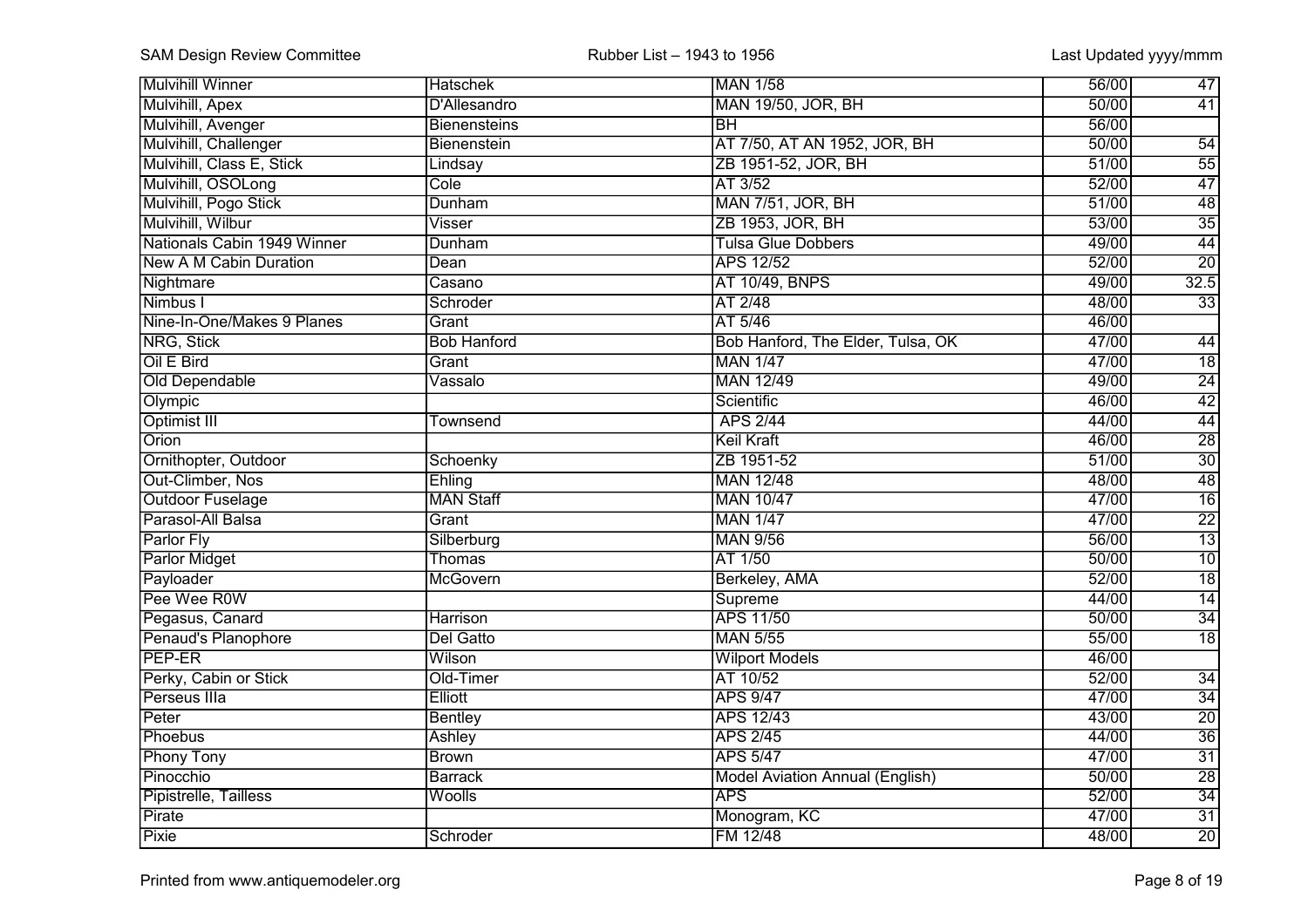| <b>Pixie</b>              |                | Keil Kraft                                      | 50/00 | $\overline{23}$ |
|---------------------------|----------------|-------------------------------------------------|-------|-----------------|
| Plymouth Record Holder    | D'Alessandro   | AT 8/50                                         | 50/00 | $\overline{42}$ |
| Polydi                    |                | <b>Keil Kraft</b>                               | 46/00 | 40              |
| Power Kite                | Antonelli      | <b>MAN 2/44</b>                                 | 44/00 | $\overline{11}$ |
| Powerhouse Jr.            | Korda          | <b>Berkeley</b>                                 | 49/00 | $\overline{26}$ |
| Profile                   | Grant          | <b>MAN 8/47</b>                                 | 47/00 | $\overline{11}$ |
| Prowler                   |                | Monogram, KC                                    | 47/00 | 28              |
| Pulski                    | <b>Hatful</b>  | <b>APS 8/43</b>                                 | 43/00 | $\overline{10}$ |
| Pushalong-Canard          | Roth           | <b>MAN 8/53</b>                                 | 53/00 | $\overline{34}$ |
| Pusher                    | <b>Buragas</b> | FM 12/52                                        | 52/00 | $\overline{14}$ |
| Pusher                    | <b>Hawkins</b> | <b>MAN 7/53</b>                                 | 53/00 | $\overline{15}$ |
| Pusher 9                  | Bearham        | <b>APS 8/45</b>                                 | 45/00 | $\overline{30}$ |
| <b>Pusher Fighter</b>     | Shurman        | AT 1/43                                         | 43/00 | $\overline{24}$ |
| <b>Pusher Stick Model</b> | Neilson        | FA 7/43                                         | 43/00 | $\overline{9}$  |
| Pushie                    | Ehling         | AT 8/51                                         | 51/00 | $\overline{12}$ |
| Push-Pull                 | Schoenfeld     | AT 8/44                                         | 44/00 | $\overline{44}$ |
| Push-Pull Speed Plane     | Clough         | <b>MAN 9/45</b>                                 | 46/00 | $\overline{10}$ |
| Queen Cup Model           |                | <b>NZMAA</b>                                    | 48/00 | 54              |
| Queen Of Hearts           | Winter         | FM 12/56                                        | 56/00 | $\overline{54}$ |
| <b>RAFFV</b>              | Marcus         | <b>APS 1/47</b>                                 | 46/00 | $\overline{32}$ |
| Rambler                   | <b>Booth</b>   | MA 12/49                                        | 49/00 | $\overline{28}$ |
| Ranger                    | Garofalow      | Scientific                                      | 44/00 | $\overline{25}$ |
| Ranger                    | Thomas         | FM 10/50                                        | 50/00 | $\overline{27}$ |
| <b>Record Helicopter</b>  | <b>Robbers</b> | <b>AT AN 1952</b>                               | 52/00 | $\overline{20}$ |
| <b>Record Holder</b>      | <b>Brawner</b> | AT 6/52                                         | 52/00 | $\overline{38}$ |
| <b>Red Beetle</b>         | Prescott       | <b>APS 4/44</b>                                 | 44/00 | $\overline{32}$ |
| <b>Red Swan</b>           |                | MA, NZMAA                                       | 51/00 | 46              |
| Rigel                     | Liner          | <b>APS 7/44</b>                                 | 44/00 | 42              |
| <b>Rigid Midget</b>       | Dubery         | APS 10/52                                       | 52/00 | $\overline{18}$ |
| Rocket                    | MacKenzie      | <b>MAN 10/47</b>                                | 47/00 | $\overline{18}$ |
| Rocketeer                 | Parker         | <b>APS 6/46</b>                                 | 46/00 | $\overline{36}$ |
| <b>ROG</b>                | <b>Buragas</b> | FM 7/56                                         | 56/00 | $\overline{12}$ |
| ROG                       | Grant          | <b>MAN 5/52</b>                                 | 52/00 | $\overline{24}$ |
| ROG                       | Zaic           | <b>JASCO, JETCO</b>                             | 47/00 | $\overline{12}$ |
| ROG                       | Schroder       | FM 10/48                                        | 48/00 | $\overline{20}$ |
| <b>ROG</b>                | Schroder       | <b>FM 8/48</b>                                  | 48/00 | $\overline{20}$ |
| ROG, Sheet Balsa Baby     | Young          | <b>Aviation Adventures &amp; Model Building</b> | 46/00 | $\overline{14}$ |
| Roto Rocket, Helicopter   | <b>Buragas</b> | FM 6/56                                         | 56/00 | $\overline{3}$  |
| Royal                     | Garofalow      | Scientific                                      | 44/00 | $\overline{25}$ |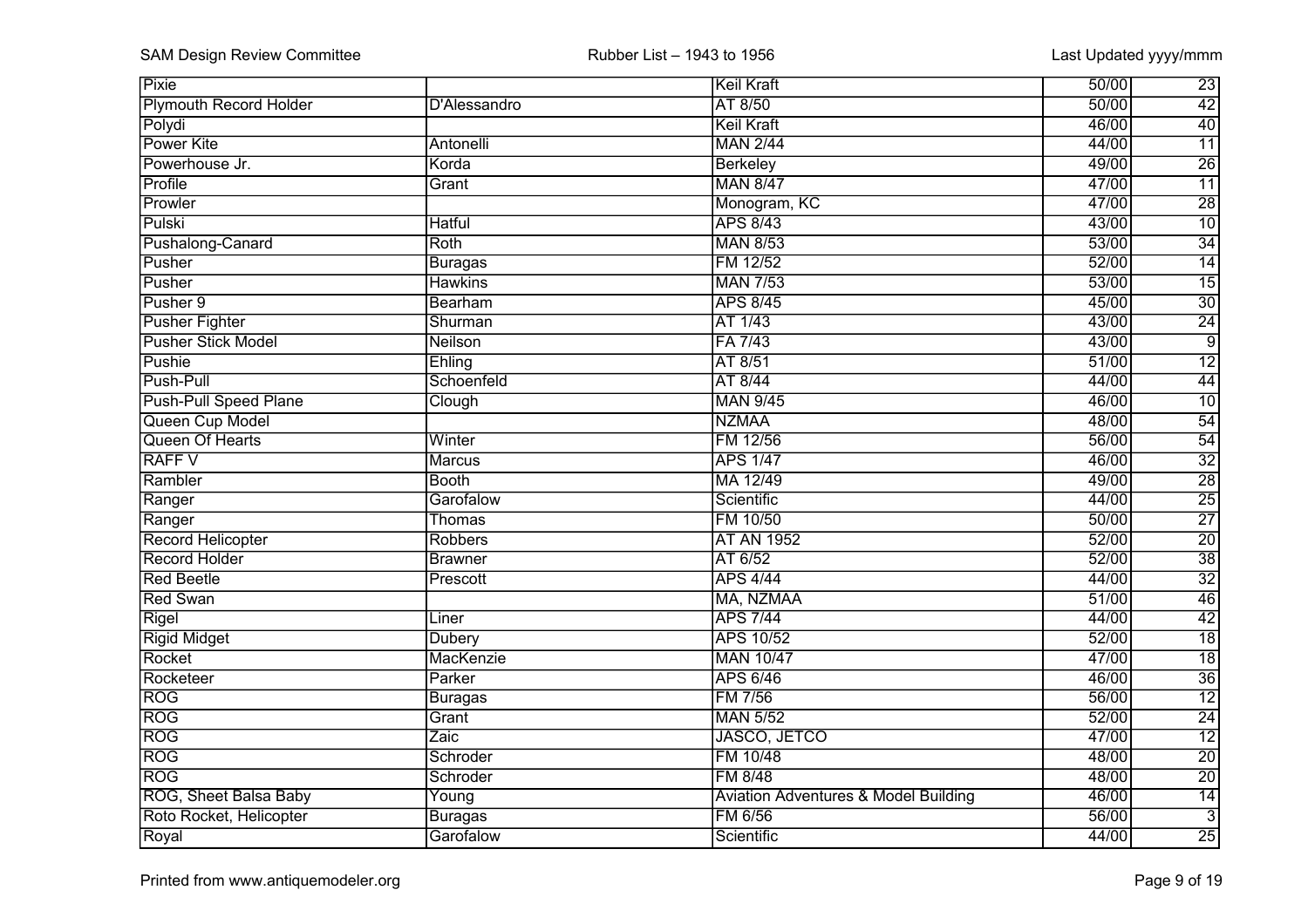| <b>RTP Duration</b>       | Rock            | MA 11/45          | $\overline{20}$<br>45/00 |
|---------------------------|-----------------|-------------------|--------------------------|
| <b>RTP</b> Speed          | <b>Nott</b>     | MA 11/45          | $\overline{15}$<br>45/00 |
| Rubber                    | Peterson        | ZB 1951-52        | $\overline{28}$<br>51/00 |
| Rubber PAA                | Sladek          | ZB 1955-56        | $\overline{32}$<br>52/00 |
| <b>Rubber Trainer</b>     | Grant           | <b>MAN 10/47</b>  | $\overline{16}$<br>47/00 |
| Rubber, Unlimited         | Savage          | ZB 1951-52        | $\overline{37}$<br>51/00 |
| Rubberdub                 | Lewis           | <b>APS 12/54</b>  | $\overline{30}$<br>54/00 |
| Rubber-Dub-Dub            | Del Gatto       | FM 8/55           | $\overline{37}$<br>55/00 |
| Sapphire                  |                 | Megow             | $\overline{32}$<br>45/00 |
| Scram                     | <b>Barr</b>     | MA 11/50          | $\overline{28}$<br>50/00 |
| Scram Gravy, RTP          | Taylor          | MA 1/45           | $\overline{12}$<br>44/00 |
| Scrappy                   | Tangney         | <b>MAN 12/45</b>  | $\overline{16}$<br>45/00 |
| Scrappy                   | Ealy            | <b>MAN 11/53</b>  | $\overline{14}$<br>53/00 |
| Scricciolo                | Fea Guido       | L'Aquilone 1/1953 | $\overline{26}$<br>52/00 |
| Seafarer                  | Winter          | FM 10/48          | $\overline{28}$<br>48/00 |
| Seagull                   | Payne           | MA 10/50          | $\overline{48}$<br>50/00 |
| Senator                   |                 | Kiel Kraft, NZMAA | $\overline{32}$<br>50/00 |
| Senior                    | Zaic            | <b>JASCO</b>      | $\overline{34}$<br>48/00 |
| Senior ROG                | Axelrod         | Comet             | $\overline{21}$<br>44/00 |
| Senorita                  |                 | Modelcraft        | $\overline{20}$<br>48/00 |
| Sentinel                  |                 | Vernon, NZMAA     | $\overline{34}$<br>50/00 |
| Sesgui Scot               | Mayors          | FA 3/43           | $\overline{24}$<br>43/00 |
| Shaft                     | <b>Bucalo</b>   | FA 1/44           | $\overline{14}$<br>44/00 |
| Simple Helicopter         | <b>Boreham</b>  | MA 1/51           | $\overline{12}$<br>51/00 |
| Simple Outdoor Helicopter | <b>Brockman</b> | <b>APS 7/47</b>   | $\overline{21}$<br>47/00 |
| Simple R 0 G              | Garami          | AT 10/45          | $\overline{12}$<br>45/00 |
| Simple Simon              | <b>Newell</b>   | <b>MAN 6/50</b>   | $\overline{32}$<br>50/00 |
| Simpleton                 | Winter          | <b>MAN 10/48</b>  | 24<br>48/00              |
| Skidoo 23                 | Winter          | AT 8/48           | $\overline{20}$<br>48/00 |
| Skookum                   | Wood            | MAN 3/51 Picture  | 58<br>51/00              |
| <b>Sky Climber</b>        | <b>Mueller</b>  | <b>PS 10/46</b>   | $\overline{29}$<br>46/00 |
| Sky Gull                  | Hall            | FA 5/43           | $\overline{13}$<br>43/00 |
| <b>Sky Racer</b>          |                 | AT 8/50           | $\overline{31}$<br>50/00 |
| <b>Sky Streak</b>         |                 | Guillow           | $\overline{12}$<br>53/00 |
| Skybuggy Jr.              |                 | <b>Berkeley</b>   | $\overline{20}$<br>49/00 |
| Skychaser, Gull Wing      | Kanakos         | <b>MAN 9/45</b>   | $\overline{28}$<br>45/00 |
| Skylark II                | Pridmore        | <b>APS 11/47</b>  | $\overline{30}$<br>47/00 |
| Skyrocket                 |                 | Comet             | $\overline{30}$<br>48/00 |
| Skyscooter                | Hunt            | <b>MAN 9/52</b>   | $\overline{20}$<br>52/00 |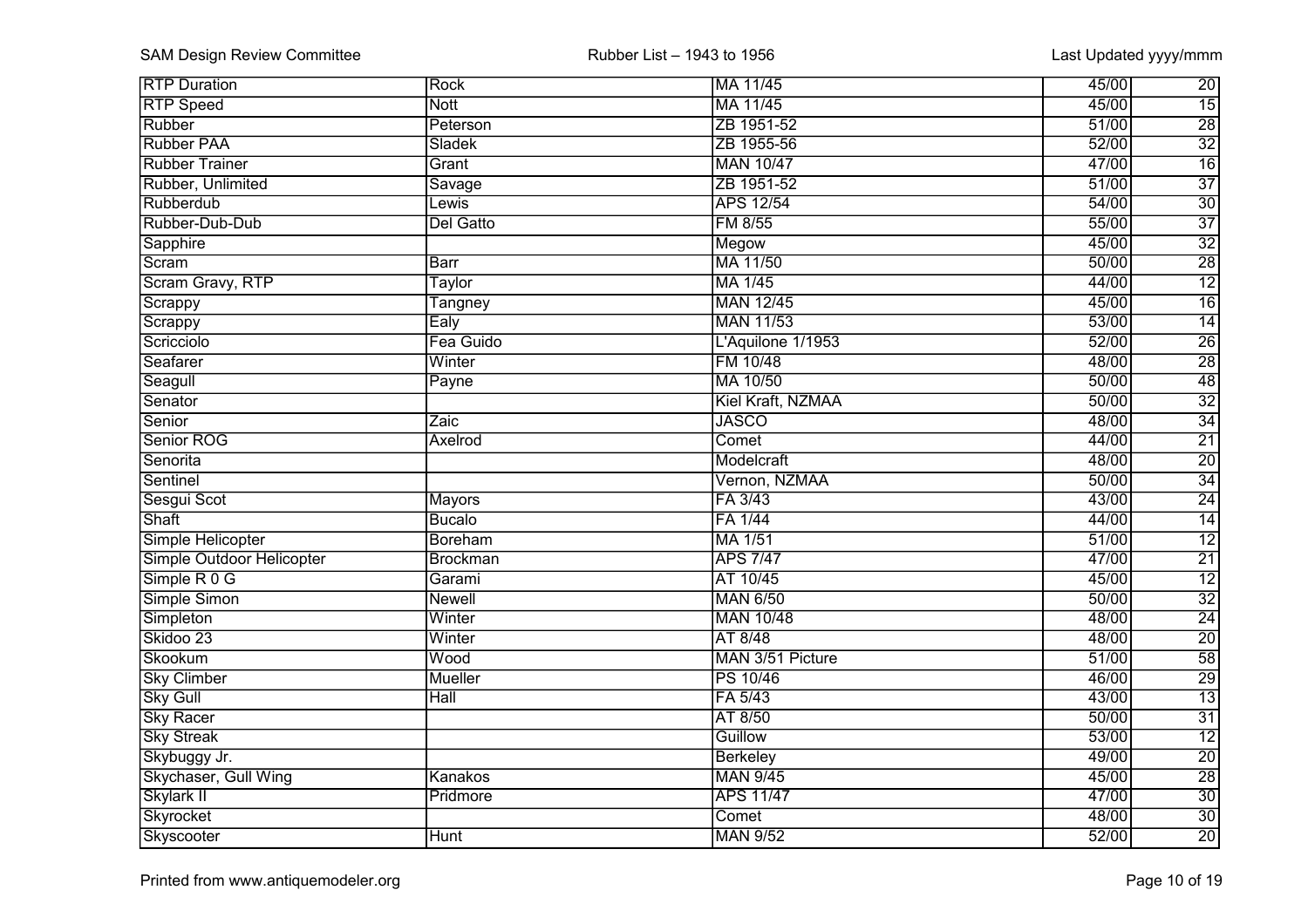| Slicker 3, Nos                 | Everett         | <b>MAN 11/46</b>    | 46/00<br>49              |
|--------------------------------|-----------------|---------------------|--------------------------|
| Slim 'N Sleek                  | Mueller         | AT 1/47             | $\overline{30}$<br>47/00 |
| <b>Snappy Ornithopter</b>      | Schoenky        | <b>MAN 7/55</b>     | $\overline{20}$<br>55/00 |
| Soap Bubble, Indoor            | <b>Monks</b>    | <b>APS 2/55</b>     | $\overline{16}$<br>55/00 |
| Solitaire                      | Palanek         | FM 6/52             | $\overline{32}$<br>52/00 |
| Solution                       | Casano          | AT 11/45            | 51<br>45/00              |
| Son of Trike                   | Collier         | <b>APS 9/46</b>     | 30<br>46/00              |
| Sparrow, Pylon/gas conversion  | McCullough      | FA 4/43             | $\overline{33}$<br>43/00 |
| Spartan                        |                 | Scientific          | 42<br>46/00              |
| Special                        | Zaic            | <b>JASCO</b>        | $\overline{33}$<br>47/00 |
| <b>Speed Rubber</b>            | Kalervio        | ZB 1951-52          | $\overline{26}$<br>51/00 |
| Speed Wall, Class C Stick      | Walls, C.J.     | MC 5/45             | $\overline{32}$<br>45/00 |
| Speedie                        | Fredericks      | <b>MAN 3/46</b>     | $\overline{16}$<br>46/00 |
| Speedysport                    | <b>Bucalo</b>   | FA 10/43            | $\overline{16}$<br>43/00 |
| <b>Spirit</b>                  | McIlrath        | <b>MAN 9/50</b>     | $\overline{18}$<br>50/00 |
| Spitball                       |                 | Megow               | $\overline{32}$<br>45/00 |
| Splinter                       | McGovern        | <b>FM 4/50</b>      | $\overline{22}$<br>50/00 |
| Sport                          | Zaic            | <b>JASCO</b>        | $\overline{35}$<br>47/00 |
| <b>Sport Cruiser</b>           | Schlosser       | <b>Best By Test</b> | $\overline{24}$<br>47/00 |
| Sportster                      | Powell          | <b>MAN 4/45</b>     | $\overline{26}$<br>45/00 |
| Sporty                         | Vassalo         | FM 12/49            | $\overline{18}$<br>49/00 |
| Spunky                         | <b>Bedish</b>   | <b>MAN 12/46</b>    | $\overline{30}$<br>46/00 |
| <b>Square Bird</b>             | Gillespie       | FM 5/56             | $\overline{19}$<br>56/00 |
| <b>Squatty III Large Stick</b> | Everett         | MC 4/45             | 42<br>45/00              |
| <b>Stability Gremlin</b>       | <b>Hughes</b>   | <b>APS 12/46</b>    | 60<br>46/00              |
| <b>Stick Helicopter Mk XI</b>  | <b>Brockman</b> | <b>APS 11/47</b>    | $\overline{52}$<br>47/00 |
| <b>Stick ROG</b>               | Grant           | <b>MAN 9/47</b>     | $\overline{16}$<br>47/00 |
| Stick, Class D                 | Hofmeister      | ZB 1951-52          | 42<br>51/00              |
| <b>Stout Snout</b>             | Wennerstrom     | <b>MAN 11/49</b>    | $\overline{36}$<br>49/00 |
| <b>Strato Baby</b>             |                 | <b>Keil Kraft</b>   | 46/00                    |
| Stratohawk                     | <b>Heeb</b>     | <b>MAN 7/54</b>     | 54/00<br>$\overline{37}$ |
| Stratus                        |                 | Comet               | $\overline{32}$<br>48/00 |
| Streamliner                    | Berger          | <b>AD</b>           | $\overline{36}$<br>43/00 |
| Streatham, RTP                 | Rock-Taylor     | MA 11/44            | $\overline{17}$<br>44/00 |
| Supersonic Slim                | Winter          | <b>MAN 2/49</b>     | $\overline{36}$<br>49/00 |
| Supersonic Sue                 | Mcentee         | <b>AT AN 1953</b>   | $\overline{16}$<br>53/00 |
| Sups Dupa                      | <b>Marcus</b>   | MA 6/49             | $\overline{28}$<br>49/00 |
| <b>Sure Flier</b>              | Gillespie       | <b>MAN 6/53</b>     | $\overline{21}$<br>53/00 |
| Surprise Wakefield             | Fletcher        | <b>MAN 2/50</b>     | $\overline{43}$<br>50/00 |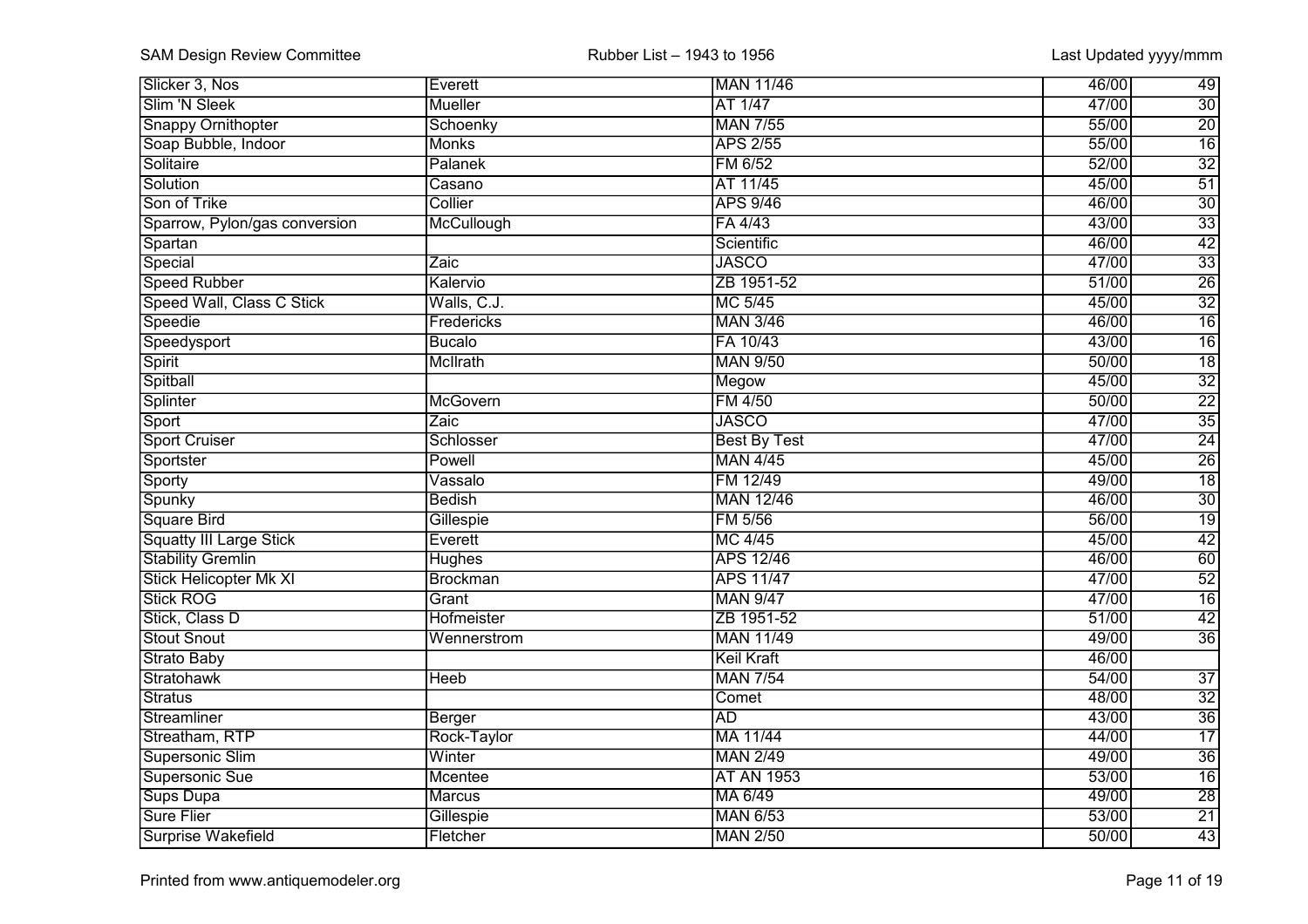| Swifty                       | Sturtevant      | <b>AT 5/45, JOR</b>   | $\overline{35}$<br>45/00 |
|------------------------------|-----------------|-----------------------|--------------------------|
| Swifty                       | Zaic, John      | <b>MAN 7/56</b>       | $\overline{14}$<br>56/00 |
| Swoose                       | Cleave          | AA 6/43               | $\overline{25}$<br>43/00 |
| Swoose                       | Cleave          | MA 12/52              | $\overline{20}$<br>52/00 |
| <b>T.N.T.ALP-35</b>          | Ponjee          | Holland               | $\overline{31}$<br>48/00 |
| <b>Tailless</b>              | Kiraly          | ZB 1951-52            | $\overline{38}$<br>50/00 |
| <b>Tailless</b>              | Poich           | ZB 1951-52            | $\overline{38}$<br>51/00 |
| <b>Tailless</b>              | Woolls          | ZB 1951-52            | $\overline{34}$<br>51/00 |
| <b>Tailless Terror</b>       | Del Gatto       | FM 2/52               | $\overline{18}$<br>52/00 |
| <b>Tailless Trainer</b>      | Thomas          | AT 2/45               | 21<br>45/00              |
| Tailless, Indoor             | <b>Boys</b>     | MA 5/45               | $\overline{16}$<br>45/00 |
| Tailless, Nos                | Woolls          | ZB 1955-56            | $\overline{37}$<br>54/00 |
| Talisman Mk II               | Turner          | <b>APS 7/50</b>       | $\overline{37}$<br>50/00 |
| $\overline{\text{T}}$ as 130 |                 | APS, NZMAA            | $\overline{40}$<br>49/00 |
| Terry I, Tailless            | <b>Binns</b>    | APS, 10/43            | $\overline{42}$<br>43/00 |
| <b>Test Model Stick</b>      | Grant           | <b>MAN 5/43</b>       | $\overline{21}$<br>43/00 |
| The Deb                      | Musciano        | <b>MAN 5/49</b>       | 49/00                    |
| <b>Thermal Cruiser</b>       | Zaic            | <b>JASCO</b>          | 50/00<br>$\overline{37}$ |
| <b>Thermal Queen</b>         | Jessop          | <b>APS 5/50</b>       | $\frac{54}{48}$<br>50/00 |
| <b>Thermal Traveler</b>      | Zaic            | <b>JASCO</b>          | 50/00                    |
| Thermaleer                   | Faulkner        | MA 9/54               | $\overline{36}$<br>54/00 |
| Thermo                       | <b>Abbott</b>   | <b>MAN 5/43</b>       | $\overline{46}$<br>43/00 |
| <b>Thin Man</b>              | <b>Bennett</b>  | AM 6/53               | $\overline{51}$<br>52/00 |
| <b>Three Aces</b>            | Del Gatto       | <b>MAN 1/56</b>       | $\overline{15}$<br>56/00 |
| <b>Thunderstick</b>          | <b>Bedish</b>   | <b>MAN 12/47</b>      | $\overline{32}$<br>47/00 |
| Tiercel                      | Geddie          | FM 2/50               | $\overline{36}$<br>50/00 |
| <b>Tiger Puss</b>            | Plecan          | AT Annual 1946        | $\overline{34}$<br>46/00 |
| <b>Tiny Mite</b>             | Plecan          | <b>MAN 5/53</b>       | $\overline{14}$<br>53/00 |
| <b>Tiny Mite</b>             | Plecan          | <b>MAN 5/53</b>       | 53/00<br>14              |
| <b>Tom Tit Triplane</b>      | Malmstrom       | <b>APS 5/43</b>       | 10<br>43/00              |
| <b>Tops</b>                  | Green           | MA 6/48               | $\overline{28}$<br>48/00 |
| Tory                         | Wilson          | <b>Wilport Models</b> | $\overline{30}$<br>46/00 |
| Toucan                       | Palmer          | MA 4/54               | $\overline{47}$<br>54/00 |
| <b>Trainer Bug</b>           | Gillespie       | <b>MAN 6/56</b>       | $\overline{18}$<br>56/00 |
| <b>Tri-Flyer</b>             | <b>Bucalo</b>   | FA 11/43              | $\overline{12}$<br>43/00 |
| <b>Trump Card</b>            | Draper & McLean | <b>APS 6/51</b>       | $\overline{30}$<br>51/00 |
| <b>Try A Pusher</b>          | Lidgard         | AW 11/47              | $\overline{18}$<br>47/00 |
| Tubby 11                     | <b>Davies</b>   | <b>APS 1/44</b>       | $\overline{18}$<br>44/00 |
| <b>Tubular Terror</b>        | Struhl          | <b>AW 7/47</b>        | $\overline{21}$<br>47/00 |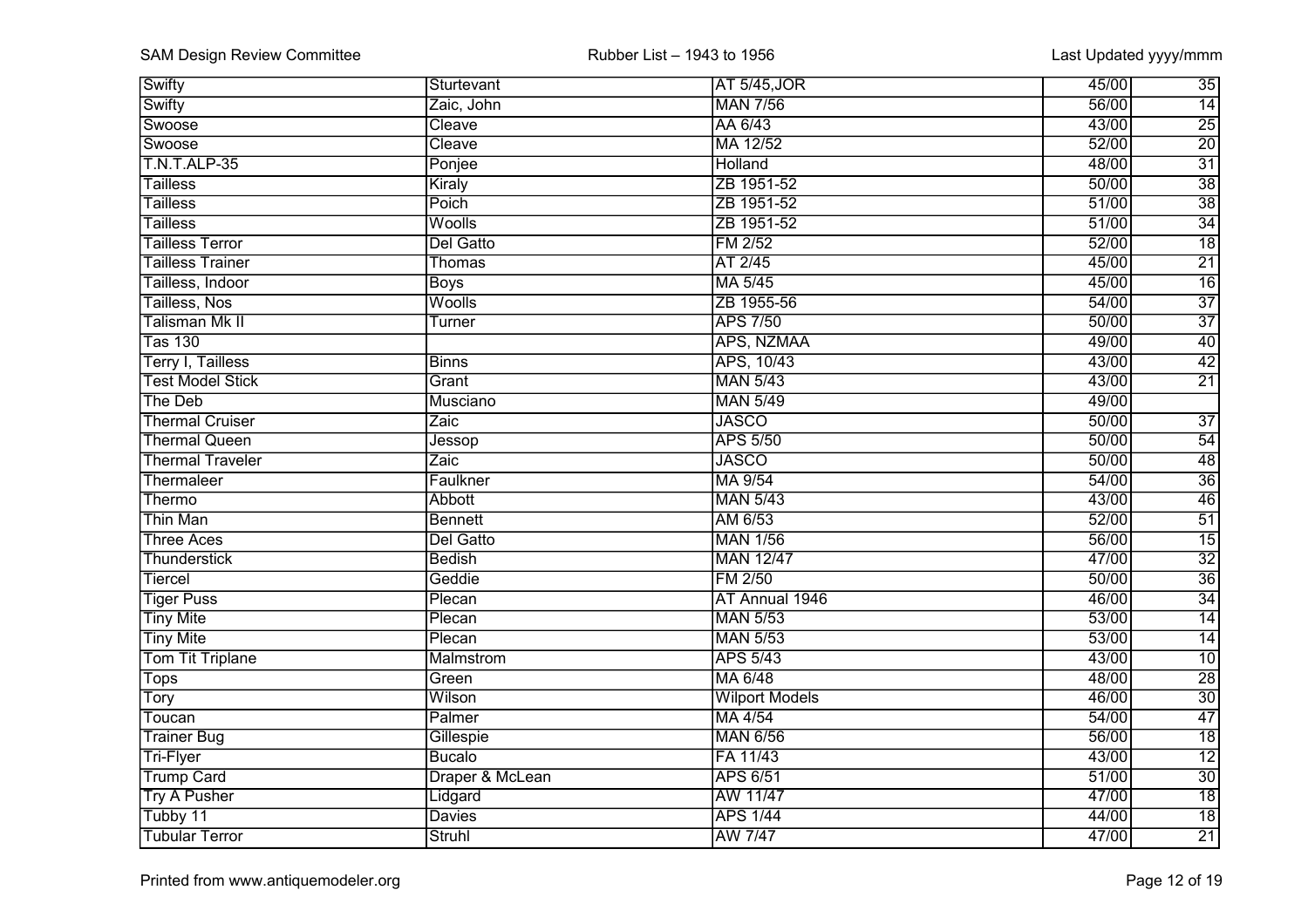| Tufnut                   | Chinn                     | <b>MAN 1/55</b> | 55/00<br>$\overline{20}$ |
|--------------------------|---------------------------|-----------------|--------------------------|
| <b>Twin Fin Duration</b> | Eden                      | <b>APS 1/43</b> | $\overline{20}$<br>43/00 |
| <b>Twin Fin Pusher</b>   | Palanek                   | FM 2/53         | $\overline{24}$<br>53/00 |
| <b>Twin Fin Terror</b>   | D'Alessandro              | AT 4/53         | 53/00<br>$\overline{10}$ |
| Twinnertoo, Twin Nacelle | Sizer                     | <b>APS 8/43</b> | 52<br>43/00              |
| Twinster-2 Fuselages     | McCollough                | AT 6/47         | 47<br>47/00              |
| Two Timer, Indoor        | Gonzoph                   | AT 1/45         | $\overline{12}$<br>45/00 |
| <b>Tyro Gyro</b>         | Longman                   | MA 12/52        | $\overline{20}$<br>52/00 |
| <b>Unlimited</b>         | Becker                    | ZB 1955-56      | $\overline{36}$<br>54/00 |
| Unlimited, Long John     | Watson                    | ZB 1955-56      | 56<br>51/00              |
| Unlimited, Sunday Girl   | Christie                  | ZB 1955-56      | $\overline{50}$<br>55/00 |
| Unlimited, Winding Boy 2 | Wannop                    | ZB 1955-56      | $\overline{38}$<br>55/00 |
| <b>Upstairs Maid</b>     | North                     | MA 12/47        | $\overline{33}$<br>47/00 |
| <b>Upstart</b>           | Woolls                    | <b>APS 8/54</b> | $\overline{36}$<br>54/00 |
| <b>USA-56</b>            | Del Gatto                 | AT 9/56         | $\overline{30}$<br>56/00 |
| V-16                     | McGovern                  | Berkeley        | $\overline{13}$<br>52/00 |
| Vahalla Visitor          | Musciano                  | <b>MAN 8/47</b> | $\overline{36}$<br>47/00 |
| Velivole                 | Watteyne                  | <b>APS 6/46</b> | $\overline{31}$<br>46/00 |
| VH-77D Ekster klasse '41 | van Hattum                | Holland         | $\overline{35}$<br>47/00 |
| <b>Victory Stick</b>     | <b>Bucalo</b>             | FA 1/43         | $\overline{14}$<br>43/00 |
| V-Locity                 | Walten                    | FM 6/48         | $\overline{21}$<br>48/00 |
| Waffle, Tailless, Indoor | <b>Thomas</b>             | <b>APS 4/50</b> | 50/00<br>18              |
| Wakefield                | <b>Aeromodeller Staff</b> | <b>APS 4/48</b> | 48/00<br>$\overline{51}$ |
| Wakefield                | Altmann                   | ZB 1955-56      | 56<br>55/00              |
| Wakefield                | Andrade                   | ZB 1955-56      | 48<br>55/00              |
| Wakefield                | Bachli                    | <b>APS 9/49</b> | 40<br>49/00              |
| Wakefield                | Baldwyn                   | <b>MAN 2/55</b> | 46<br>54/00              |
| Wakefield                | Beaujean                  | <b>APS 9/49</b> | 41<br>49/00              |
| Wakefield                | <b>Bethwaite</b>          | <b>APS 9/49</b> | 49/00<br>40              |
| Wakefield                | Blomgren                  | ZB 1951-52      | $\overline{38}$<br>49/00 |
| Wakefield                | <b>Bowers</b>             | ZB 1955-56      | 44<br>54/00              |
| Wakefield                | Boyle                     | ZB 1951-52      | 51/00<br>$\overline{44}$ |
| Wakefield                | <b>Brooks</b>             | ZB 1953         | $\overline{44}$<br>52/00 |
| Wakefield                | <b>Bullock</b>            | MA 11/47        | $\overline{48}$<br>47/00 |
| Wakefield                | Cargnelutti               | ZB 1953         | 52/00<br>$\overline{44}$ |
| Wakefield                | Cassola                   | ZN 1953         | 52/00<br>$\overline{44}$ |
| Wakefield                | Christiansen              | <b>APS 9/49</b> | 49/00<br>$\overline{41}$ |
| Wakefield                | <b>Clements</b>           | <b>APS 9/49</b> | $\overline{43}$<br>49/00 |
| Wakefield                | De Batty                  | ZB 1955-56      | $\overline{42}$<br>54/00 |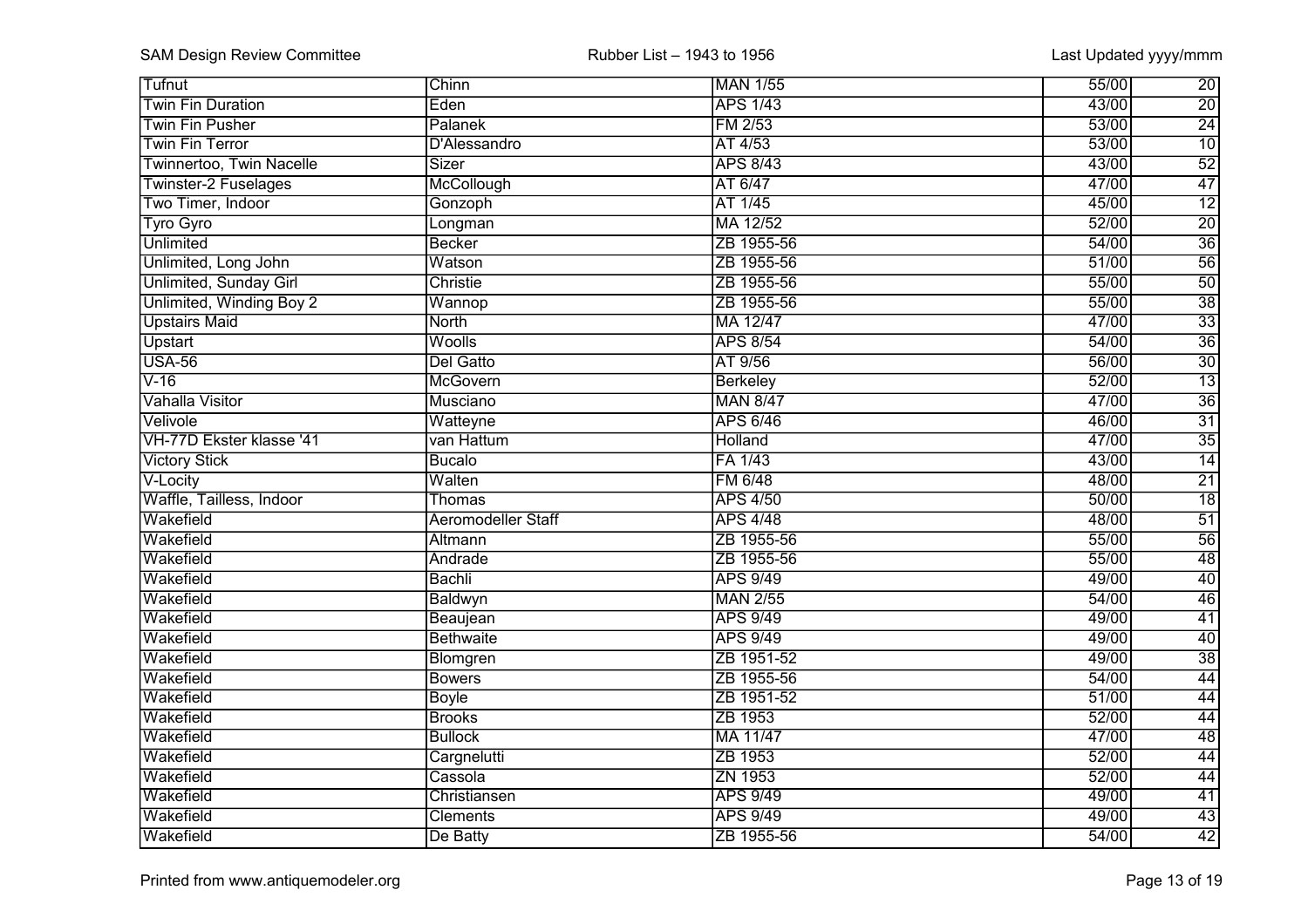| <b>Wakefield</b> | Deschepper         | ZB 1951-52      | $\overline{39}$<br>51/00 |
|------------------|--------------------|-----------------|--------------------------|
| Wakefield        | <b>Dolby</b>       | ZB 1953         | $\overline{47}$<br>52/00 |
| Wakefield        | Evans              | <b>JOR B/L</b>  | 47<br>52/00              |
| Wakefield        | Fullarton          | APS 9/49        | 46<br>49/00              |
| Wakefield        | Hamalainen         | ZB 1957-58      | 50<br>56/00              |
| Wakefield        | <b>Hatschek</b>    | ZB 1955-56      | 42<br>53/00              |
| Wakefield        | <b>Hatschek</b>    | ZB 1955-56      | 42<br>54/00              |
| Wakefield        | Hofmeister         | ZB 1953         | 42<br>53/00              |
| Wakefield        | <b>Jackson</b>     | <b>MAN 2/55</b> | 44<br>54/00              |
| Wakefield        | Joon               | ZB 1951-52      | 45<br>50/00              |
| Wakefield        | Jorgensen          | ZB 1955-56      | 54/00<br>44              |
| Wakefield        | Joyce              | ZB 1955-56      | 43<br>54/00              |
| Wakefield        | Kiener             | ZB 1951-52      | $\overline{48}$<br>49/00 |
| Wakefield        | Knight             | ZB 1955-56      | $\overline{45}$<br>55/00 |
| Wakefield        | Knight             | ZB 1953         | $\overline{46}$<br>52/00 |
| Wakefield        | Knoos              | ZB 1955-56      | $\overline{42}$<br>55/00 |
| Wakefield        | Kothe              | ZB 1957-58      | $\overline{48}$<br>55/00 |
| Wakefield        | Leardi             | <b>APS 9/49</b> | $\overline{43}$<br>49/00 |
| Wakefield        | Lederer            | ZB 1953         | $\overline{46}$<br>53/00 |
| Wakefield        | Lidgard            | $\overline{BH}$ | $\overline{39}$<br>49/00 |
| Wakefield        | Loates             | <b>APS 9/49</b> | $\overline{42}$<br>49/00 |
| Wakefield        | Lutjens            | <b>APS 9/49</b> | 45<br>49/00              |
| Wakefield        | Maibaum            | ZB 1953         | $\overline{40}$<br>53/00 |
| Wakefield        | <b>Marcus</b>      | ZB 1951-52      | 45<br>51/00              |
| Wakefield        | <b>Matveev</b>     | ZB 1957-58      | 55/00                    |
| Wakefield        | <b>McKay</b>       | <b>APS 9/49</b> | 49/00<br>42              |
| Wakefield        | <b>Miller</b>      | <b>APS 4/46</b> | 38<br>46/00              |
| Wakefield        | Montplaisir        | ZB 1955-56      | 45<br>55/00              |
| Wakefield        | Nasonova           | ZB 1953         | 49<br>52/00              |
| Wakefield        | Odette             | ZB 1955-56      | 40<br>55/00              |
| Wakefield        | Parham, 1950       | <b>AD</b>       | 50/00                    |
| Wakefield        | Perryman           | ZB 1953         | 52/00<br>$\overline{45}$ |
| Wakefield        | Petiot             | <b>APS 9/49</b> | 40<br>49/00              |
| Wakefield        | Pointel            | ZB 1951-52      | $\overline{40}$<br>51/00 |
| Wakefield        | Querman            | ZB 1951-52      | $\overline{40}$<br>51/00 |
| Wakefield        | Querman            | ZB 1953         | $\overline{42}$<br>52/00 |
| Wakefield        | <b>Red Everitt</b> | AT 2/52         | 52/00<br>$\overline{44}$ |
| Wakefield        | Reich, George      | $\overline{BH}$ | 53/00<br>$\overline{44}$ |
| Wakefield        | Roth-Slobod        | ZB 1953         | $\overline{43}$<br>50/00 |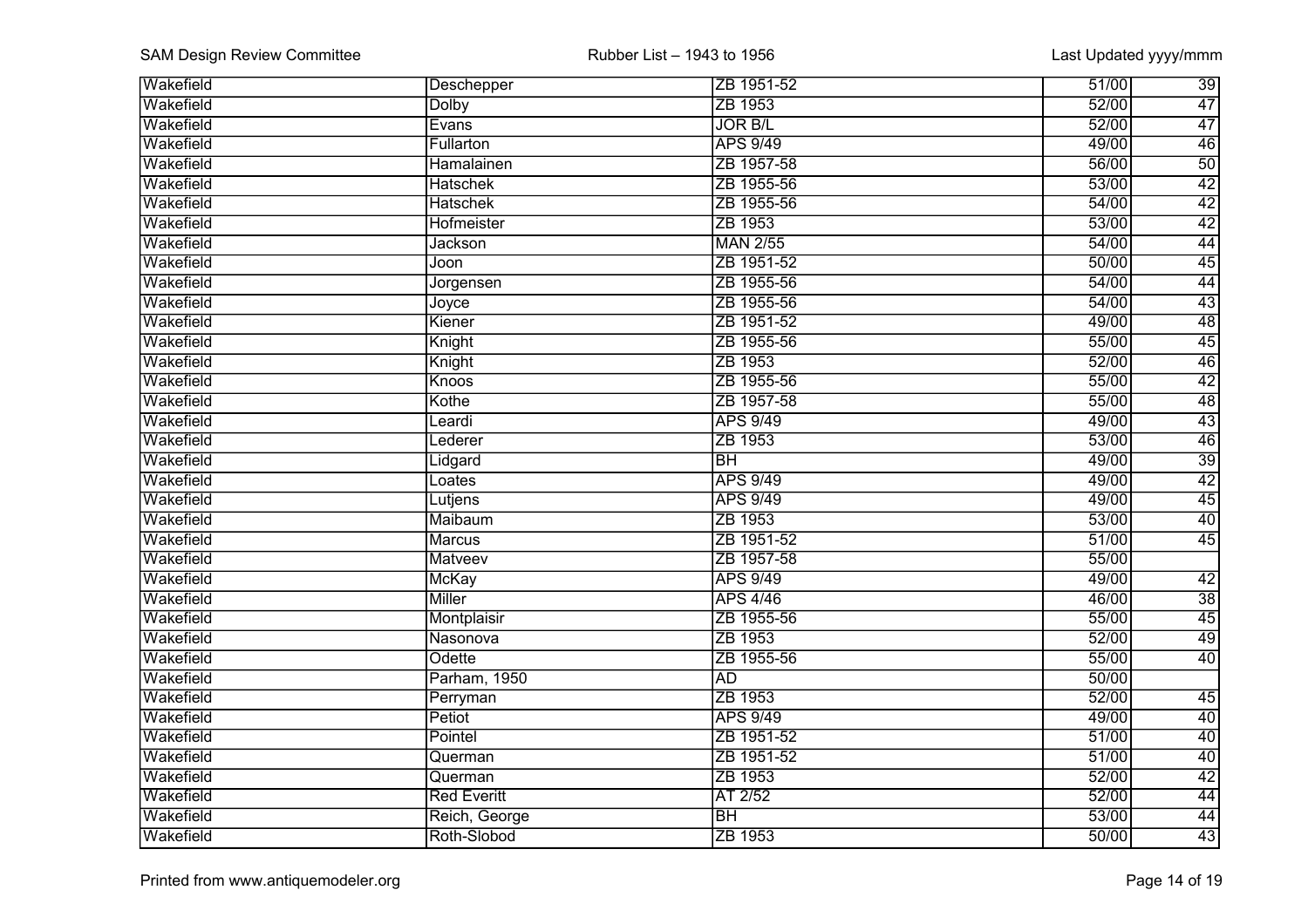| <b>Wakefield</b>          | Sadorin                    | <b>APS 9/49</b>           | 40<br>49/00              |
|---------------------------|----------------------------|---------------------------|--------------------------|
| Wakefield                 | Schoenky                   | ZB 1951-52                | $\overline{51}$<br>51/00 |
| Wakefield                 | Segertfelt                 | <b>APS 9/49</b>           | $\overline{39}$<br>49/00 |
| Wakefield                 | Slobod                     | ZB 1953                   | 42<br>53/00              |
| Wakefield                 | <b>Smolders</b>            | ZB 1957-58                | 40<br>56/00              |
| Wakefield                 | Stoll                      | ZB 1957-58                | 49<br>56/00              |
| Wakefield                 | Surokine                   | ZB 1951-52                | 50<br>51/00              |
| Wakefield                 | Tangney                    | ZB 1953                   | $\overline{48}$<br>52/00 |
| Wakefield                 | Thomas                     | ZB 1957-58                | 50<br>55/00              |
| Wakefield                 | <b>Tomkovic</b>            | ZB 1955-56                | $\overline{38}$<br>55/00 |
| Wakefield                 | Upton                      | ZB 1955-56                | $\overline{46}$<br>54/00 |
| Wakefield                 | Van Wymersch               | <b>APS 5/49</b>           | 45<br>49/00              |
| Wakefield                 | Walter                     | <b>APS 9/49</b>           | $\overline{50}$<br>49/00 |
| Wakefield                 | Wilson                     | ZB 1955-56                | $\overline{47}$<br>54/00 |
| Wakefield                 | $\overline{\textsf{Wolk}}$ | ZB 1951-52                | $\overline{51}$<br>51/00 |
| Wakefield, 1946           | <b>Harris</b>              | <b>MA 1/47</b>            | $\overline{44}$<br>46/00 |
| Wakefield, 1946, Nos      | <b>DeWitt</b>              | Midwest Modeler 1946, JOR | 46/00                    |
| Wakefield, 1948           | Reich, George              | <b>FM 4/48</b>            | 48/00<br>$\overline{44}$ |
| Wakefield, 1948 USA Team  | <b>Holland</b>             | MAN 12/48 (3-View)        | $\overline{38}$<br>48/00 |
| Wakefield, 1948 Winner    | Evans                      | <b>APS 10/48</b>          | $\overline{44}$<br>48/00 |
| Wakefield, 1950           |                            | Monks (AVCAM)             | $\overline{45}$<br>50/00 |
| Wakefield, 1950 Winner    | Ellila                     | Man 2/51, ZB 1951-52      | $\overline{42}$<br>50/00 |
| Wakefield, 1951 Design    | <b>Hofmeister</b>          | <b>MAN 4/53</b>           | 51/00                    |
| Wakefield, 1951 Winner    | <b>Stark</b>               | <b>MAN 7/52</b>           | 51/00<br>43              |
| Wakefield, 1952           | Everitt                    | AT 2/52                   | 52/00<br>44              |
| Wakefield, 1952           | Lidgard                    | ZB 1953, JOR, BH          | $\overline{40}$<br>52/00 |
| Wakefield, 1953           | Scotto (Argentinian)       | <b>MAN 8/54</b>           | 44<br>53/00              |
| Wakefield, 1953 Winner    | Foster                     | MA 8/53, MAN 1/54         | 47<br>53/00              |
| Wakefield, 1954           | Foster                     | MAN 1/54, APS 2/54        | $\overline{47}$<br>54/00 |
| Wakefield, 1954           | Warring                    | <b>MAN 6/53</b>           | 43<br>54/00              |
| Wakefield, 1954 Winner    | King                       | MAN 11/54, ZB 1955-56, BH | 49<br>54/00              |
| Wakefield, 1955           | Bilgri                     | ZB 1957-58                | 49<br>55/00              |
| Wakefield, 1955, Hornisse | Samann                     | MAN 3/57, ZB 1955-56      | $\overline{50}$<br>55/00 |
| Wakefield, '55 USA Team   | Champine                   | ZB 1955-56                | 49<br>55/00              |
| Wakefield, All American   | Dunham                     | AT An 1952, JOR, BH       | 52/00                    |
| Wakefield, All Balsa      | <b>Hermes</b>              | ZB 1951-52                | $\overline{38}$<br>51/00 |
| Wakefield, Andes III      | Scotto (Argentinian)       | ZB 1955-56                | 55/00<br>$\overline{44}$ |
| Wakefield, Aristocrat     | <b>Stoffel</b>             | <b>APS 2/49</b>           | $\overline{44}$<br>49/00 |
| Wakefield, Auto Stab      | <b>Horton</b>              | ZB 1951-52                | $\overline{45}$<br>51/00 |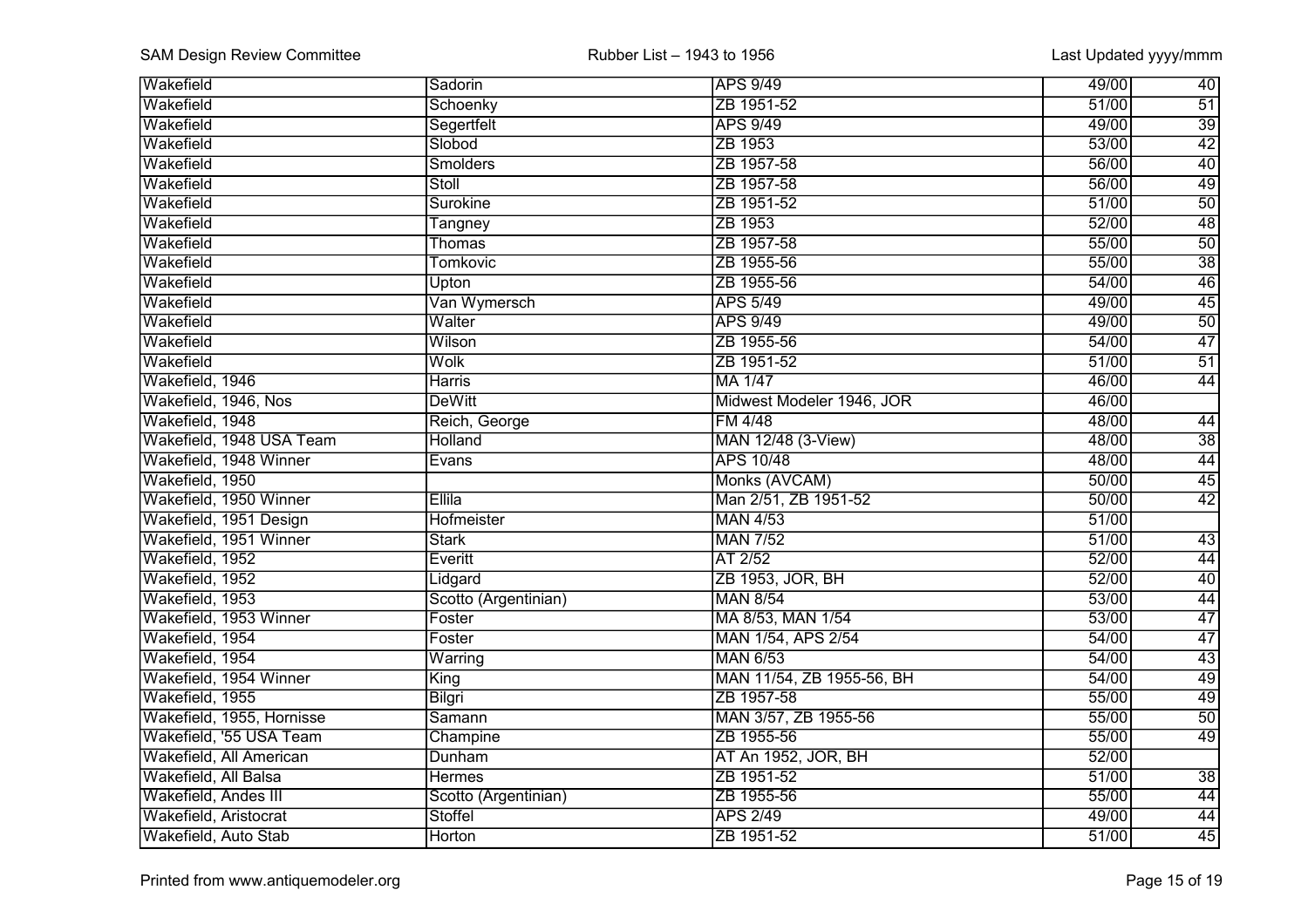| <b>Wakefield, Avenger</b>      | Bienensteins              | $\overline{\mathsf{IBH}}$    | 56/00 | 47              |
|--------------------------------|---------------------------|------------------------------|-------|-----------------|
| Wakefield, Band Box            | <b>DeLorme</b>            | <b>MAN 7/50</b>              | 50/00 | 46              |
| Wakefield, Bittern             | Patey                     | APS 3-4/47                   | 47/00 | 40              |
| Wakefield, Bohemien            | Miyoshi                   | ZB 1955-56                   | 54/00 | $\overline{39}$ |
| Wakefield, Borderline          | O'Donnell                 | <b>APS 5/53</b>              | 53/00 | 42              |
| <b>Wakefield, British Team</b> | <b>Boxall</b>             | ZB 1951-52                   | 51/00 | 43              |
| <b>Wakefield, British Team</b> | <b>Dowsett</b>            | ZB 1951-52                   | 51/00 | 45              |
| <b>Wakefield, British Team</b> | Holland                   | ZB 1951-52                   | 51/00 | 43              |
| Wakefield, British Team        | Knight, 1950              | <b>AD</b>                    | 50/00 |                 |
| Wakefield, British Team        | Rockell                   | ZB 1951-52                   | 51/00 | 46              |
| Wakefield, British Team        | Woodhouse                 | ZB 1951-52                   | 51/00 | 44              |
| Wakefield, Calle 18W           | Peterson                  | ZB 1951-52                   | 51/00 | 42              |
| Wakefield, Catamount           | Everett                   | AT 4/49                      | 49/00 | 44              |
| Wakefield, Champ, Nos          | Cannizzo & Lefebvre       | <b>MAN 11/58</b>             | 56/00 | $\overline{47}$ |
| Wakefield, Cinderella 44       | <b>Takase</b>             | ZB 1953                      | 53/00 | $\overline{39}$ |
| Wakefield, Clipper             | Evans, 1948               | <b>AD</b>                    | 48/00 |                 |
| <b>Wakefield, Contestor</b>    | Dean                      | MA 4/47                      | 47/00 | $\overline{45}$ |
| Wakefield, Contestor           | Dean                      | FM 10/48                     | 48/00 | $\overline{44}$ |
| Wakefield, Copacetic 1         | Moran                     | ZB 1951-52                   | 51/00 | $\overline{51}$ |
| Wakefield, Copland's           | Copland                   | <b>APS 12/46</b>             | 46/00 | $\overline{47}$ |
| Wakefield, Defender            | $\overline{a}$ nzo        | <b>Bill Winter Plan Book</b> | 46/00 | $\overline{47}$ |
| Wakefield, Defender            | <b>Musciano</b>           | MC 11/46                     | 46/00 | 41              |
| Wakefield, Detroiter           | Lanzo                     | <b>JOR B/L, SPS, KC</b>      | 47/00 | 40              |
| Wakefield, DO-ALL              | Zeigenfuse                | FM 7/56                      | 56/00 | 44.13           |
| Wakefield, Drifter             | <b>Bilgri</b>             | ZB 1953, AT 2/53             | 52/00 | 49              |
| Wakefield, Dusky Mk VIII       |                           | APS, NZMAA                   | 46/00 | $\overline{38}$ |
| Wakefield, Duster              | <b>Bilgri</b>             | <b>MAN 2/52</b>              | 52/00 | 42              |
| <b>Wakefield, Dustless</b>     | Bilgri                    | ZB 1953                      | 53/00 | 48              |
| Wakefield, Eureka              | Winter & Schroder         | <b>MAN 6/49</b>              | 49/00 | $\overline{44}$ |
| Wakefield, Flower              | de Vries                  | ZB 1955-56                   | 55/00 | $\overline{38}$ |
| Wakefield, Flyer               | <b>Boxall-Fittleworth</b> | <b>AD</b>                    | 50/00 |                 |
| Wakefield, Fly-Off             | Scotto (Argentinian)      | ZB 1957-58                   | 56/00 | $\overline{35}$ |
| Wakefield, G-55                | <b>Cizek</b>              | ZB 1955-56                   | 55/00 | $\overline{46}$ |
| Wakefield, Gaga                | Pointel                   | ZB 1951-52                   | 49/00 | $\overline{39}$ |
| Wakefield, Geared              | Foster                    | ZB 1953                      | 53/00 | $\overline{48}$ |
| Wakefield, Geared              | Landgren                  | $\overline{BH}$              | 47/00 |                 |
| Wakefield, Geared              | Van Wymersch              | ZB 1951-52                   | 51/00 | 47              |
| Wakefield, Ghost, Geared       | Gorham 1949               | <b>AD</b>                    | 49/00 |                 |
| Wakefield, Gypsy               |                           | Kiel Kraft, NZMAA            | 49/00 | $\overline{40}$ |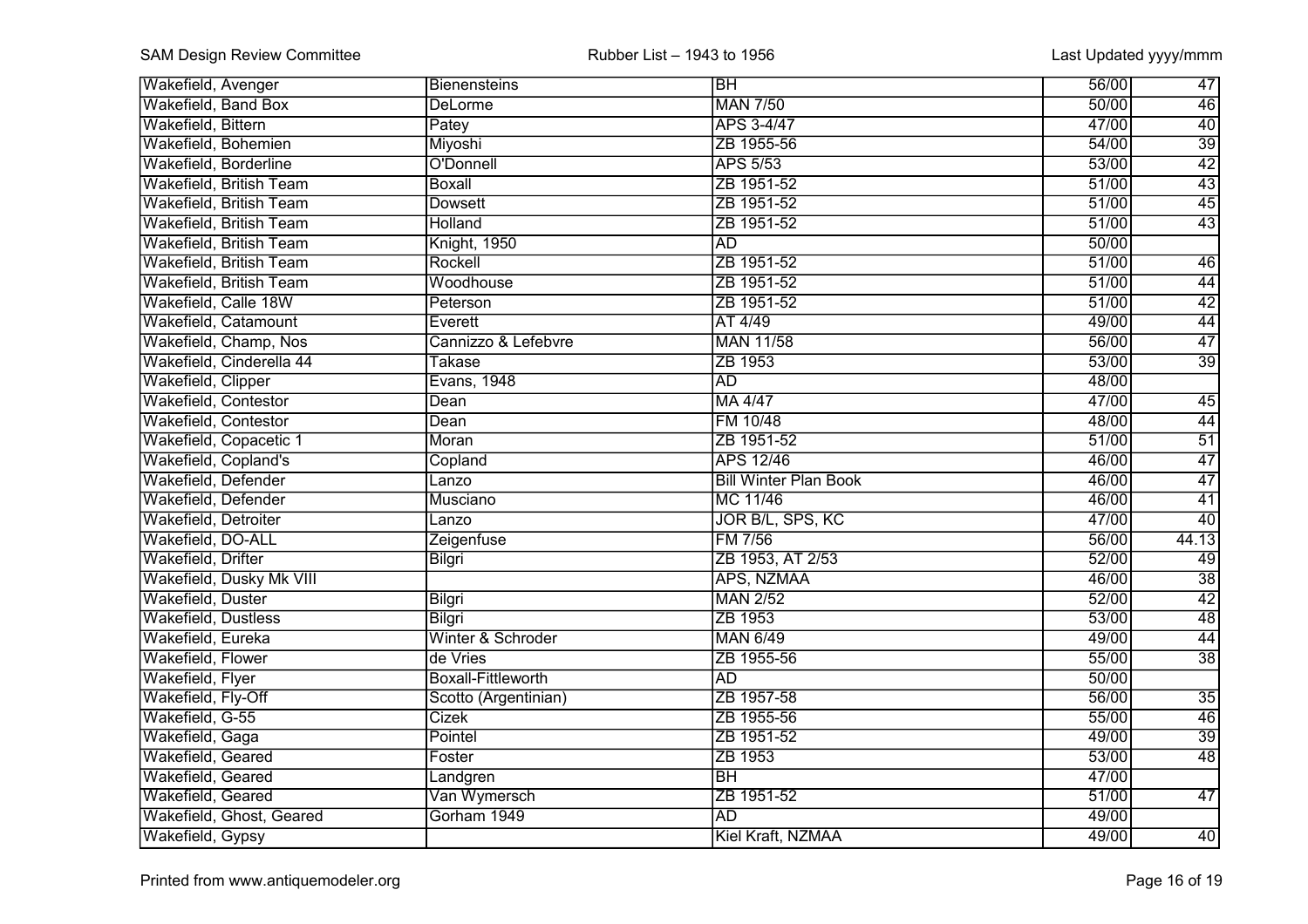| <b>Wakefield, Hereward</b>    | Marcus             | <b>APS 2/51</b>                   | 51/00 | 42              |
|-------------------------------|--------------------|-----------------------------------|-------|-----------------|
| Wakefield, Hi and Bye Dot     | Bilgri             | AT 3/54                           | 54/00 | $\overline{45}$ |
| Wakefield, Il Fuggitivo       | Fea                | ZB 1955-56                        | 55/00 | 41              |
| Wakefield, IV                 | Goetz              | ZB 1951-52                        | 51/00 | 49              |
| Wakefield, Jaguar             | Evans              | AT 2/48, JOR B/L                  | 48/00 | 42              |
| Wakefield, Jaguar             | Evans              | <b>Halfax Models Limited 1948</b> | 48/00 | 42              |
| Wakefield, Kingpin            | <b>Moss</b>        | <b>FM 8/47</b>                    | 47/00 | 46              |
| Wakefield, KOI '51 Winner     | Richardson         | <b>SPS</b>                        | 50/00 | 44              |
| Wakefield, Krusader VIII      | Capon              | MA 3/47                           | 47/00 | 49              |
| Wakefield, La Sorra           | Renaud             | AT 7/53                           | 53/00 | 49              |
| Wakefield, Langley            | Parmenter          | AT 7/62, JOR, BH                  | 56/00 | $\overline{48}$ |
| Wakefield, Le Sphinx          | Jossien            | ZB 1951-52                        | 50/00 | $\overline{38}$ |
| Wakefield, Le Vibrant         | Jossien            | <b>APS 5/93</b>                   | 47/00 | $\overline{45}$ |
| Wakefield, Lili               | Niemela            | ZB 1955-56                        | 55/00 | $\overline{43}$ |
| Wakefield, Lokvogel           | de Kat             | ZB 1951-52                        | 51/00 | $\overline{37}$ |
| Wakefield, Lucky Strike       | Fea Guido          | NS17 1989                         | 50/00 | $\overline{47}$ |
| Wakefield, Mamba              | Cizek              | ZB 1953                           | 51/00 | $\overline{41}$ |
| Wakefield, Maxie 29           | O'Donnell          | MAN 2/55, ZB 1955-56              | 54/00 | $\overline{44}$ |
| Wakefield, Merlu              | Sadorin            | ZB 1951-52                        | 49/00 | $\overline{39}$ |
| Wakefield, Meteor & Stick     | <b>Mate</b>        |                                   | 49/00 |                 |
| Wakefield, Minimum            | <b>Hatschek</b>    | ZB 1955-56                        | 52/00 | $\overline{34}$ |
| Wakefield, Monster            | Casano             | <b>MAN 6/47</b>                   | 47/00 | $\overline{43}$ |
| Wakefield, NRG                | <b>Bob Hanford</b> | Bob Hanford, The Elder, Tulsa, OK | 47/00 | 44              |
| Wakefield, One-One-One        | Hofmeister         | <b>MAN 4/53</b>                   | 53/00 | 42              |
| Wakefield, OSoLong, Mulvihill | Cole               | AT 3/52, ZB 1953, JOR, BH         | 52/00 | 47              |
| Wakefield, Ostravan           | Muzny              | ZB 1955-56                        | 55/00 | 46              |
| Wakefield, Pinky V            | Visser             | ZB 1953                           | 53/00 | 43              |
| Wakefield, Pipsqueak          | <b>Naudzius</b>    | <b>APS 9/49</b>                   | 49/00 | 42              |
| Wakefield, Psyche             | Lutjen             | ZB 1951-52                        | 51/00 | $\overline{40}$ |
| Wakefield, Psyche             | Lutjens            | Holland                           | 47/00 | 43              |
| Wakefield, Ranger             | Fruciano           | <b>MAN 3/51</b>                   | 51/00 | 47              |
| Wakefield, Rascal             | McCullough         | AT 11/48                          | 48/00 | $\overline{40}$ |
| <b>Wakefield, Rear Gear</b>   | Dunham             | <b>MAN 11/54</b>                  | 54/00 |                 |
| Wakefield, Red Swan           | <b>Tubbs</b>       | ZB 1951-52, MA 1/52               | 51/00 | 46              |
| Wakefield, Silver Eagle III   | <b>Marsh</b>       | ZB 1951-52                        | 51/00 | $\overline{41}$ |
| Wakefield, Silver Eagle Mk II | <b>Marsh</b>       | <b>NZMAA</b>                      | 49/00 | $\overline{41}$ |
| Wakefield, Simon              | <b>Hinks</b>       | MA 5/50                           | 50/00 | $\overline{41}$ |
| Wakefield, SL 106             | Lustrati           | ZB 1951-52                        | 51/00 | $\overline{43}$ |
| Wakefield, Smoothie           | Standing           | MA 8/50                           | 50/00 | 44              |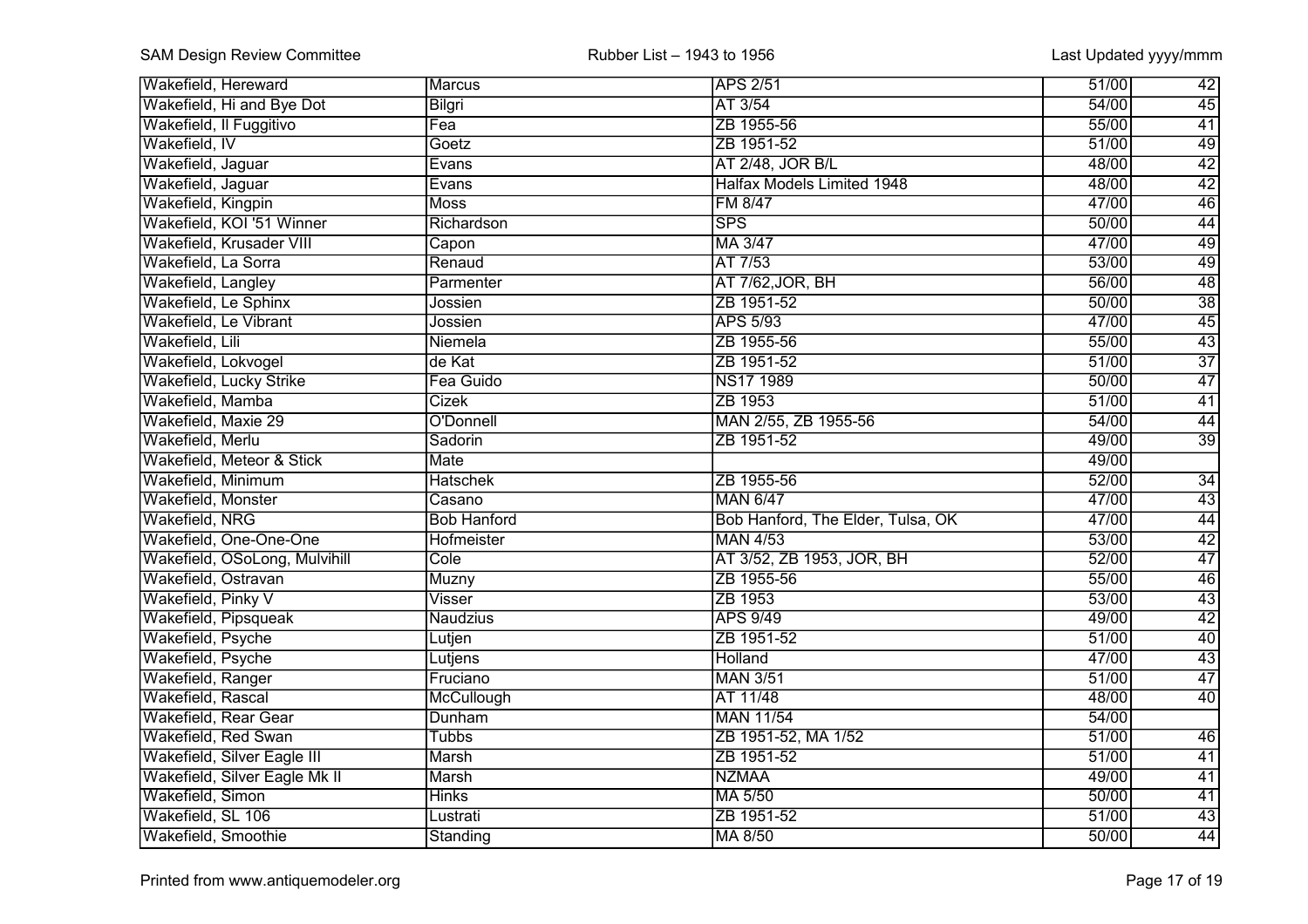| <b>Wakefield, SOFI</b>       | Petersson      | ZB 1957-58               | 56/00 | $\overline{40}$ |
|------------------------------|----------------|--------------------------|-------|-----------------|
| Wakefield, Streamlined       | Proctor        | MA 8/48                  | 48/00 | $\overline{39}$ |
| Wakefield, Summer Soldier IV | <b>Baxter</b>  | ZB 1953                  | 53/00 | 45              |
| Wakefield, Super Cloud       | <b>Struck</b>  | <b>Berkeley</b>          | 53/00 | $\overline{51}$ |
| Wakefield, Surprise, 1949    | Fletcher       | <b>MAN 2/50</b>          | 49/00 |                 |
| Wakefield, SV 35             | Vincanzo       | ZB 1953                  | 53/00 | 42              |
| Wakefield, SV 40ter          | Scardicchio    | ZB 1955-56               | 55/00 | 42              |
| Wakefield, Thermal Chaser IV | Cayton         | FM 4/51                  | 51/00 | 44              |
| Wakefield, Things to come    | Ehling         | AT 3/51                  | 51/00 | 53              |
| Wakefield, Thunderbuggy      | Swanney        | California               | 56/00 | 44              |
| Wakefield, TJ.Osan           | Hakanssan      | ZB 1957-58               | 55/00 | $\overline{42}$ |
| Wakefield, Topsy             | Osbourn        | <b>APS 3/51</b>          | 51/00 | 44              |
| Wakefield, Torontonian       | Ranta          | ZB 57-58, JOR, BH        | 53/00 | 48              |
| Wakefield, Trainer           | <b>Toersen</b> | ZB 1955-56               | 54/00 | $\overline{42}$ |
| Wakefield, Trainer           | Winter         | <b>MAN 1/50</b>          | 50/00 | $\overline{27}$ |
| Wakefield, Tyke              | Leeds MFC      | MA 8/52                  | 52/00 | $\overline{44}$ |
| Wakefield, Ultra Clodhopper  | Cahill         | NFFS Symposia 1996, JOR  | 48/00 |                 |
| Wakefield, Vansteed          | Evans, 1950    | <b>AD</b>                | 50/00 |                 |
| Wakefield, Whiffenpool       | Gillespie      | ZB 1955-56               | 54/00 | $\overline{48}$ |
| <b>Wakefield, Wild Goose</b> | Dubery         | MA 4/51                  | 50/00 | 44              |
| Wakefield, Wild Goose        | <b>Dubery</b>  | <b>MAN 2/55</b>          | 51/00 | 44              |
| Wakefield, Witch Mk1         | <b>Woolls</b>  | <b>APS 3/50</b>          | 50/00 | $\overline{45}$ |
| Wakefield, Wizard II         | <b>Woolls</b>  | ZB 1951-52               | 51/00 | 47              |
| Wakefield, Wonderbar         | Visser         | ZB 1955-56               | 55/00 | 44              |
| Wakefield, WR Distance       | Haisman        | MA 5/48                  | 48/00 | 48              |
| Wakefield, Yankee IV         | Woods          | MAN 1/51, JOR, BH        | 50/00 | $\overline{47}$ |
| Wakefield, Zeffiro           | Vittori        | <b>NFFS</b>              | 49/00 | 47              |
| Wakefield, Zomby             | Warring        | APS 4/49, ZB 1951-52     | 49/00 | 44              |
| Wakefield, WR, Distance      | Haisman        | MA 1945                  | 45/00 | 44              |
| <b>Walthew Rubber Model</b>  | Scott          | <b>APS 8/50</b>          | 50/00 | 29              |
| Wanderer, Class C Stick      | <b>Horak</b>   | <b>MAN 3/45, JOR, BH</b> | 45/00 | $\overline{34}$ |
| <b>Warring's Lightweight</b> | Warring        | <b>APS 7/48</b>          | 48/00 | $\overline{38}$ |
| Webby, Amphibian             | <b>McCrea</b>  | AT 4/45                  | 45/00 | $\overline{28}$ |
| <b>Whipit Quick</b>          | Haywood        | <b>APS 3/48</b>          | 48/00 | $\overline{20}$ |
| <b>Whipper Snapper</b>       |                | Supreme                  | 44/00 | $\overline{18}$ |
| Whizz-Speed                  | Rinaldi        | AT 7/43                  | 43/00 | $\overline{14}$ |
| Williwaw                     | Wennerstrom    | <b>MAN 4/48</b>          | 48/00 | $\overline{37}$ |
| Windsor                      | Garofalow      | Scientific               | 44/00 | $\overline{26}$ |
| Winged Serpent, semi-scale   | Roberts        | <b>APS 3/48</b>          | 48/00 | $\overline{35}$ |